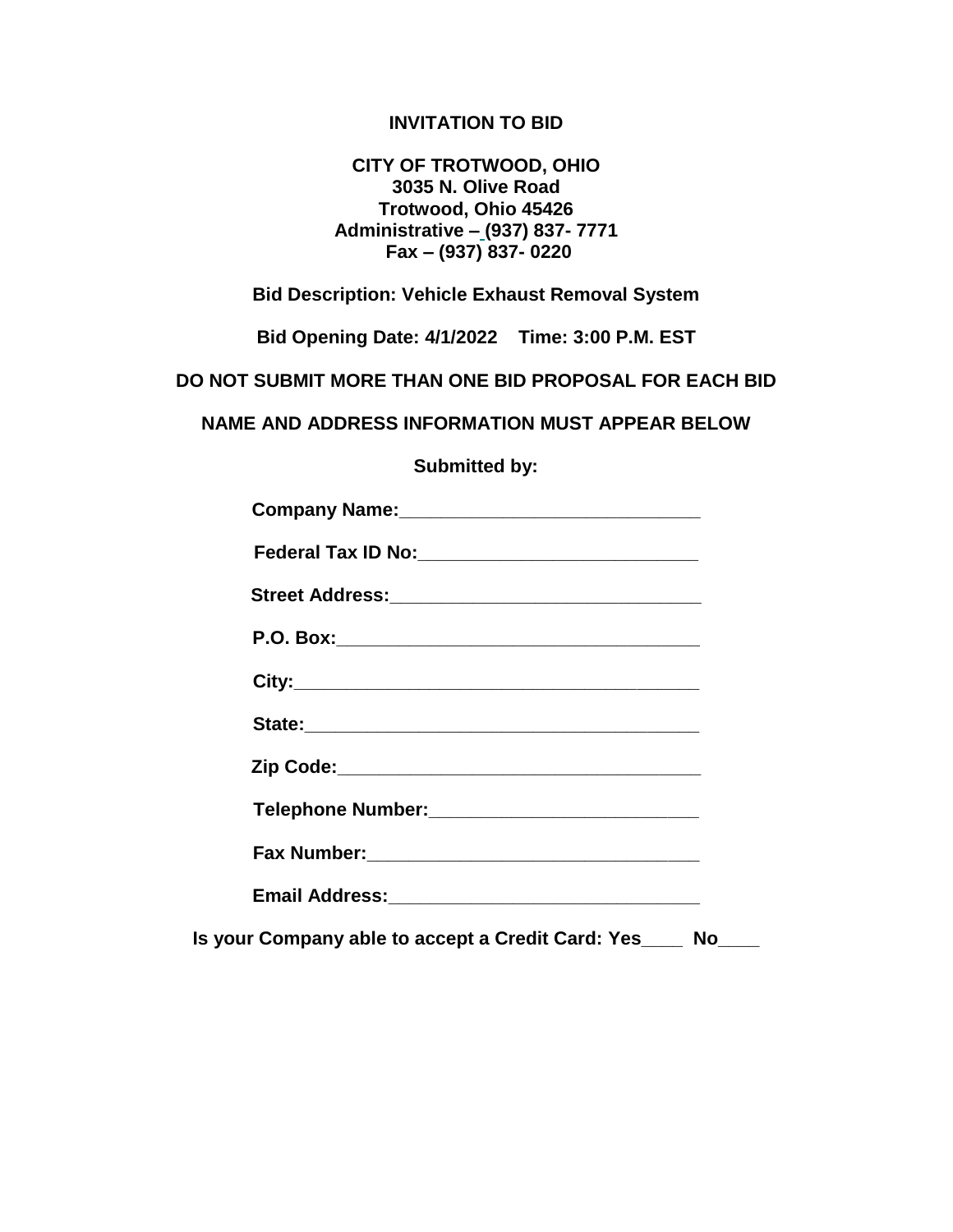# **TABLE OF CONTENTS**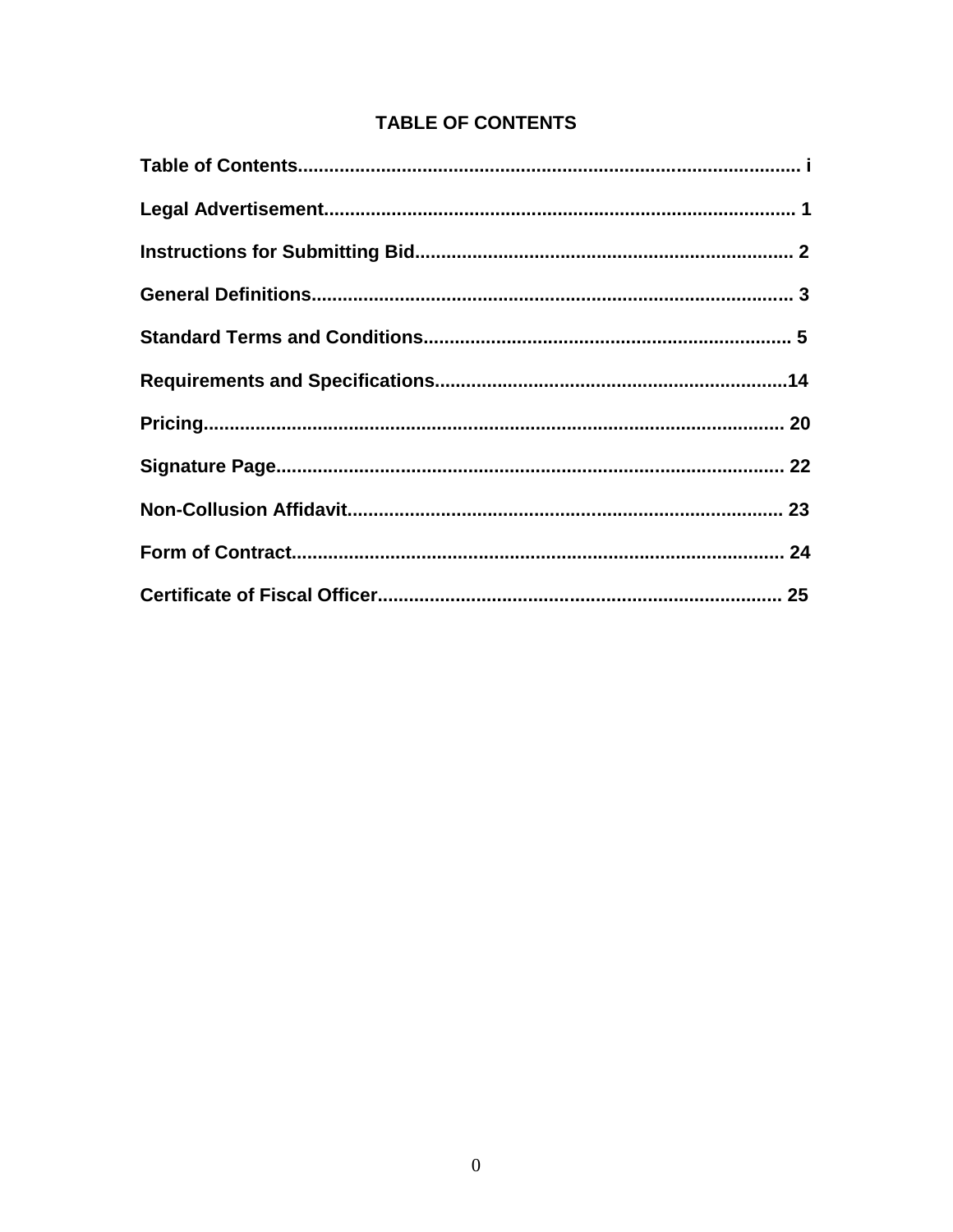

### **LEGAL NOTICE**

### **ADVERTISEMENT FOR BIDS**

The City of Trotwood, Montgomery County, Ohio is requesting sealed bid proposals for the purchase and installation of three (3) complete vehicle exhaust removal systems until 3:00 P.M. EST on April 1, 2022, at the Trotwood Fire & Rescue Headquarters, 4 Strader Drive, Trotwood, Ohio 45426. The sealed bid proposals will be read at that hour and place.

Copies of the Invitation to Bid, specifications, proposal and contract forms are available at the Trotwood Fire & Rescue Headquarters, 4 Strader Drive, Trotwood, Ohio 45426 or can be found on the City of Trotwood Website [\(www.trotwood.org\)](http://www.trotwood.org/) under the "Business" tab.

The proposals must be made on the forms provided in the Invitation to Bid, or a copy thereof.

The City of Trotwood reserves the right to accept or reject any or all proposals; to waive any informalities or irregularities in the bids received and to award the contract to the lowest and best bidder whose proposal is deemed most favorable to the City of Trotwood.

> Richard A. Haacke Fire Chief City of Trotwood 937-854-7257

Dayton Daily News Advertised: March 6, 2022 & March 20, 2022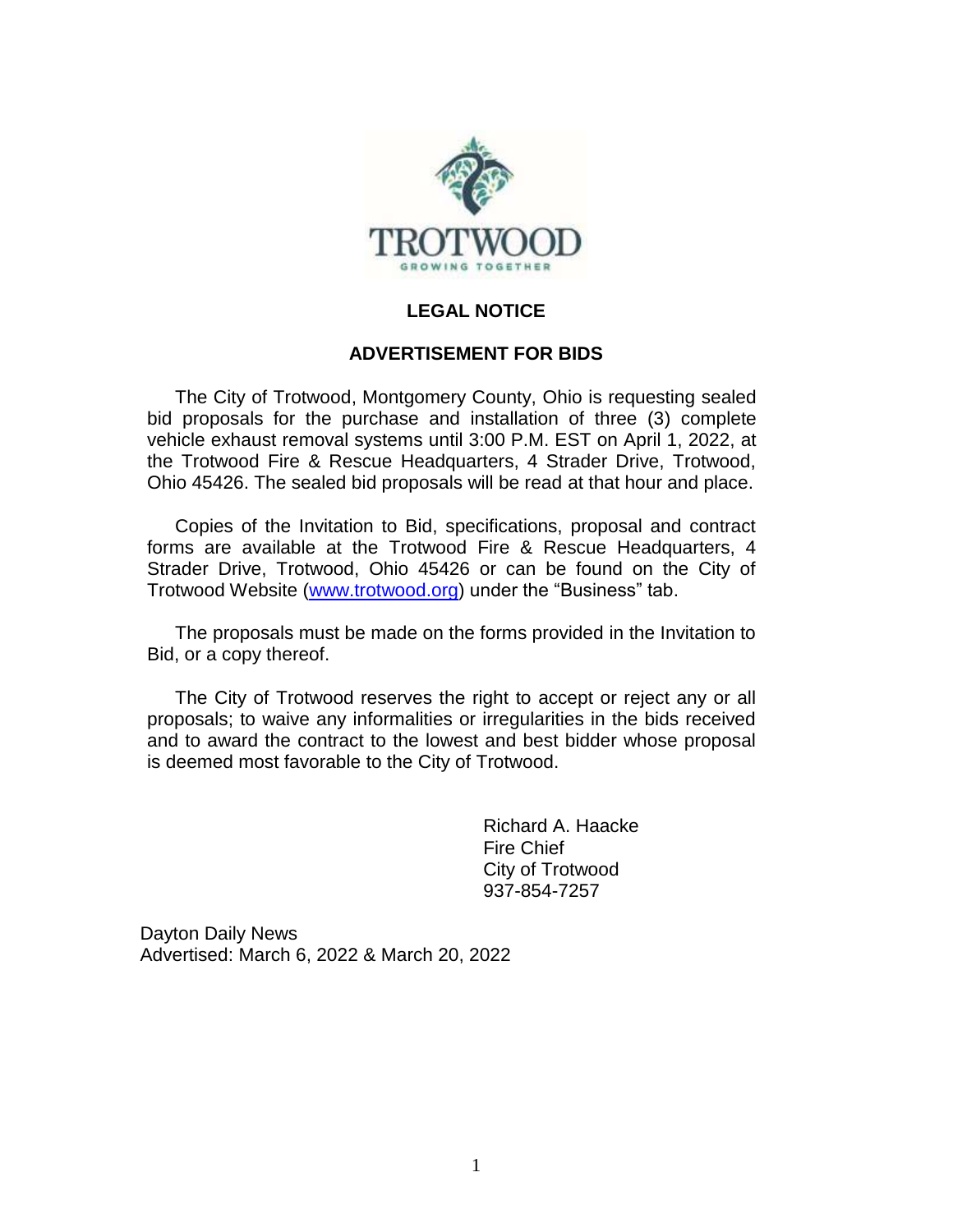### CITY OF TROTWOOD, OHIO

### **INSTRUCTIONS FOR SUBMITTING BIDS**

1. The original bid response must be submitted in a sealed envelope (envelope means any type of sealed, opaque container) with the bid description clearly marked on the outside of the envelope. If bidder is using an "Express Mail" or similar type of service, the bid response must be contained in a sealed envelope within the "Express" mailer (the bid description must be listed on the exterior of the sealed envelope contained within the "Express" mailer). **Failure to submit the bid in a sealed envelope without the bid description clearly marked on the exterior shall result in immediate disqualification and no further consideration given for the award.**

2. The original bid response (unless otherwise stated, hereinafter referred to as "bid") must be submitted to the City of Trotwood, Attn: Fire Chief prior to the scheduled date and time of opening as listed on the Invitation to Bid (hereinafter referred to as the "ITB"). All bids will be time/date stamped upon receipt by the City of Trotwood, which shall be the official time/date of receipt. Postmarks, or other times/dates appearing will not be considered as the official time/date of receipt. Bids must be submitted or delivered to the City of Trotwood, Attn: Fire Chief, Trotwood Fire & Rescue Headquarters, 4 Strader Drive, Trotwood, Ohio 45426. Delivery to any other location, does not constitute a bid being received by the City of Trotwood. Bids submitted with insufficient postage will not be accepted. Bids will be received during regular business hours, Monday through Friday, excluding recognized holidays. Telegraphic, facsimiles, or any other mode of transmission other than stated above shall not be considered as a valid submission to the City of Trotwood. Bidders using "express mail" or similar types of service, should verify with the service as to which address is required to ensure proper delivery of the response to the City of Trotwood. The City will not be held liable for non-delivery and/or late delivery of any bid response due to a bidder listing an incorrect address.

3. The original bid response must be properly completed, signed by the bidder and accompanied by one copy of necessary supportive documentation, including the executed non-collusion affidavit. The original bid response must contain an authorized original signature of the bidder on the signature page.

4. Any bid received after the scheduled date and time of opening, will be marked as late, remain sealed, and will receive no further consideration for award. Late bids will be returned to the vendor. Bidders should allow sufficient time for mailing their bids to ensure delivery to the City of Trotwood prior to the opening time and date. The City will not be responsible for a late bid due to failure of the bidder to allow sufficient time for delivery of the bid.

5. In order to protect the integrity of the bidding process, bids shall not be prepared, completed or altered on the premises of the City of Trotwood. Any bid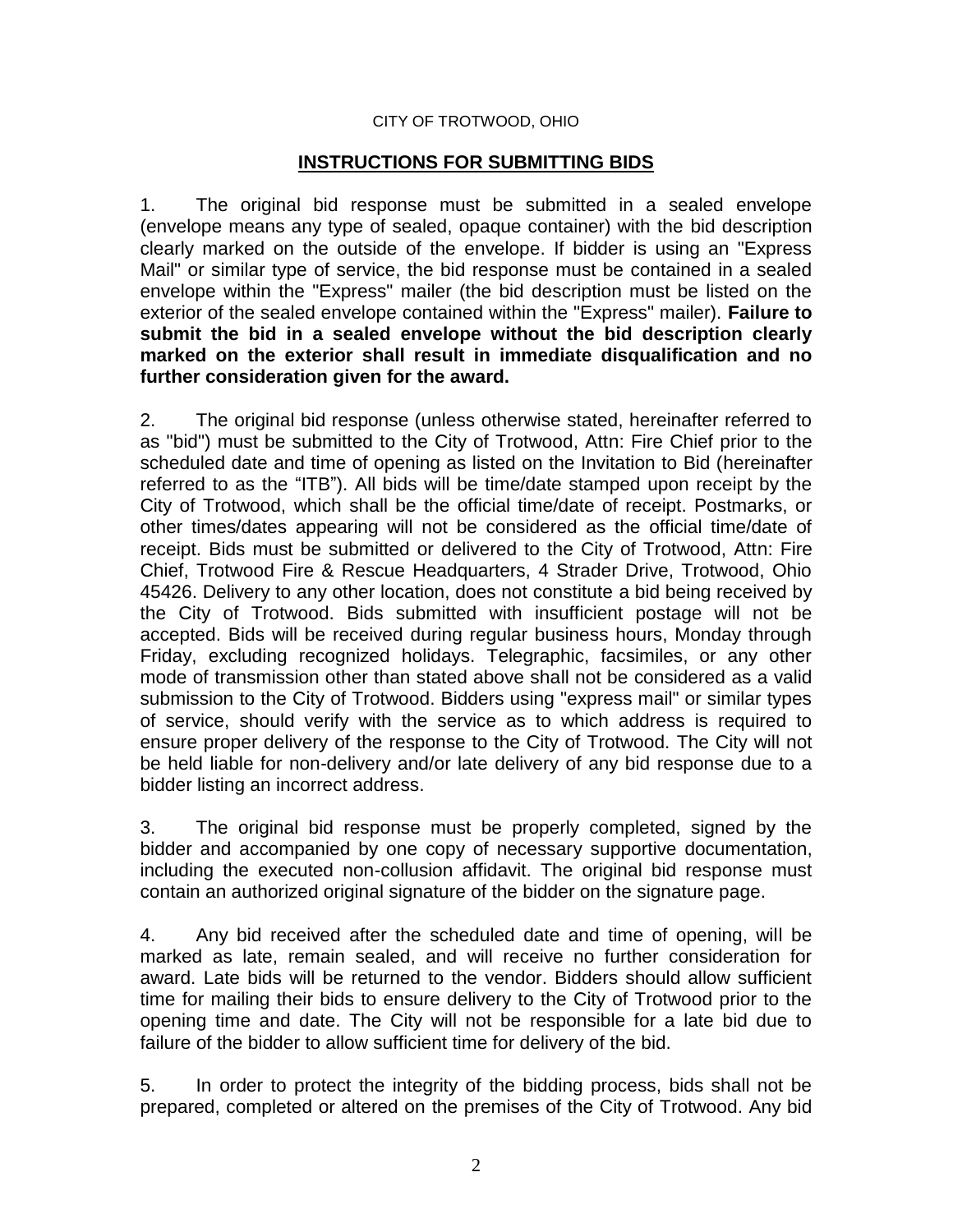which is prepared, completed or altered on the premises of the City of Trotwood shall be immediately disqualified and receive no further consideration for award.

6. A copy of the ITB may be obtained by visiting the City of Trotwood Fire Headquarters (4 Strader Drive, Trotwood, Ohio 45426) during regular business hours or on the City of Trotwood's website [\(www.trotwood.org\)](http://www.trotwood.org/) under the "Business" tab.

7. Bids shall be publicly opened, at the City of Trotwood, starting at the scheduled date and time of opening. All bids will be opened and read. Bids, unless otherwise provided herein, are subject to the Public Records Law, Section 149.43 of the Ohio Revised Code. Copies of bid responses must be requested and will be provided within a reasonable period of time and at a fee established by the City of Trotwood. To expedite and properly respond to such public records requests, a written request must be submitted.

8. Any pre-bid questions or inquiries must be submitted in writing to the Office of the Fire Chief and received no later than three (3) business days before the scheduled opening date. The Office of the Fire Chief will not respond to any pre-bid questions or inquiries received later than three (3) business days before the scheduled opening date. The issuance of an addendum is dependent upon the information received and the impact on the competitive bid process. Pre-bid questions can be faxed to the City at the number listed on the front page. All prebid inquiries must contain the following information:

- Name of Sender
- Company Name
- Phone Number
- Opening Date
- Bid Description
- A Detailed Description of the Question
- Any other Pertinent Information.

Bidders are not to contact any other office for responses to pre-bid questions.

### **GENERAL DEFINITIONS**

When used in this Invitation to Bid or any ensuing contract, the following definitions shall apply. If a conflict exists between these definitions and any definition listed in the bid specifications, the bid specifications shall prevail.

1. AGENCY: City of Trotwood, Ohio.

2. AUTHORIZED DISTRIBUTOR: The bidder/vendor who maintains written legal agreements with manufacturers/producers to act as their agent and provide supplies, materials, equipment or services listed in the bid/contract. The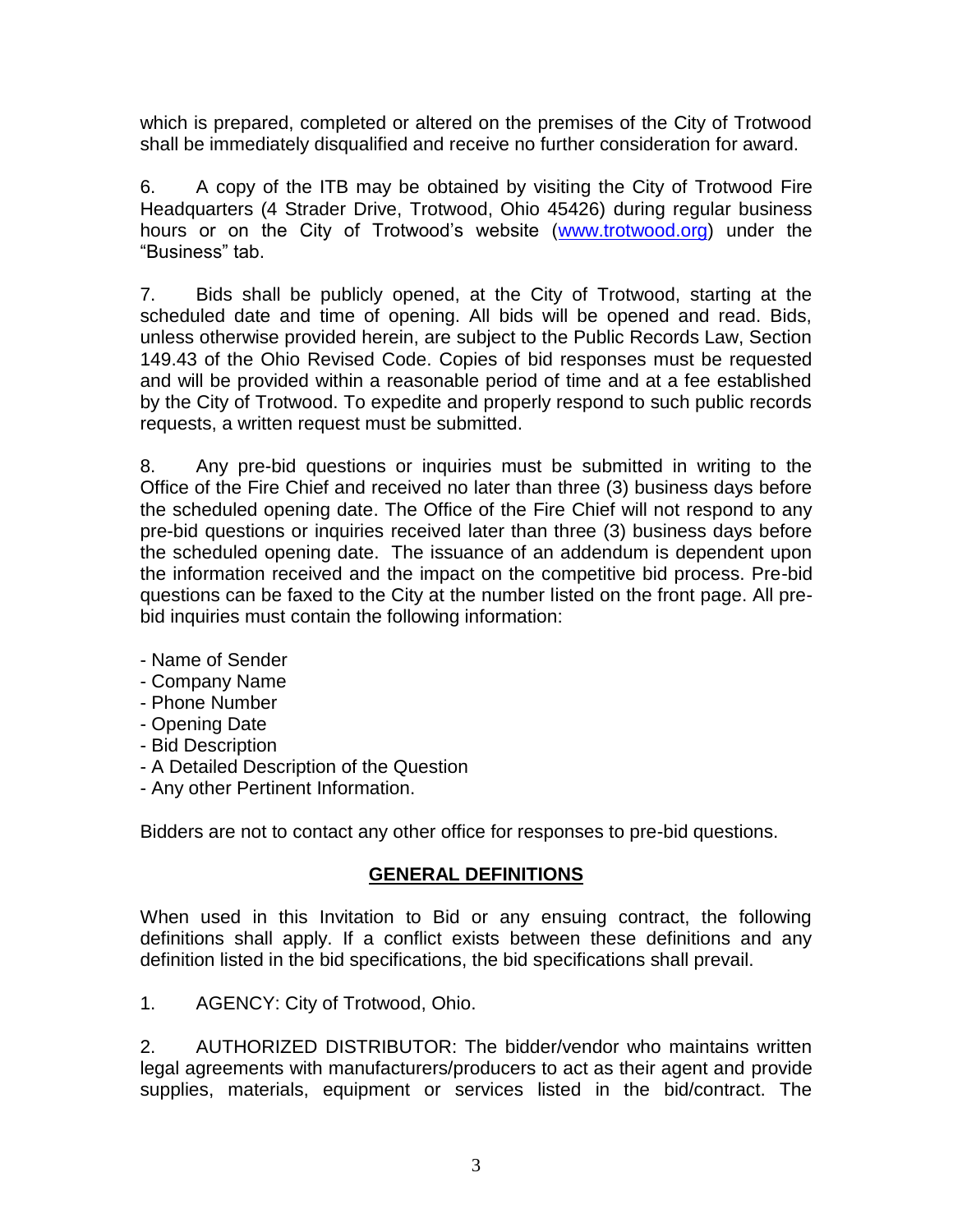authorized distributor must maintain active and sufficient facilities necessary to perform the awarded contract, own title to the goods inventoried within these facilities and maintain a true stock of these goods on a continuing basis and in sufficient quantity to provide uninterrupted service to ordering agencies.

3. BIDDER: The company and/or authorized representative of the company who has signed and is submitting the signed bid response and who will be responsible to ensure proper performance of the contract awarded pursuant to the bid.

4. EQUIPMENT: Items, implements and machinery with a predetermined and considerable usage life.

5. INVITATION TO BID/CONTRACT: All documents, whether attached or incorporated by reference, utilized for soliciting bids. Upon completion of the evaluation of the bidder's response, the Invitation to Bid then becomes the contract between the City of Trotwood and the successful bidder and is governed by the laws of the State of Ohio.

6. INVOICE: An itemized listing showing delivery of the commodity or performance of the service described in the order, and the date of the purchase or rendering of the service, or an itemization of the things done, material supplied, or labor furnished, and the sum due pursuant to the contract or obligation.

7. LOWEST AND BEST BIDDER: A bidder who offers the lowest and best bid for the goods or services listed in the bid; and whose proposal responds to bid specifications in all material respects and contains no irregularities or deviations from the specifications which would affect the amount of the bid or otherwise give him a competitive advantage; and whose experience, financial condition, conduct and performance on previous contracts, facilities, and management skills evidences their ability to execute the contract properly.

8. MATERIALS: Items or substance of an expendable or non-expendable nature from which something can be made, improved or repaired.

9. PURCHASE: To buy, purchase, installment purchase, rent, lease, lease purchase or otherwise acquire equipment, materials, supplies or services. "Purchase" also includes all functions that pertain to obtaining equipment, materials, supplies or services, including a description of requirements, selection and solicitation of sources, preparation and award of contracts, and all phases of contract administration.

10. SERVICES: The furnishing of labor, time or effort by a person, not involving the delivery of a specific end product other than a report which, if provided, is merely incidental to the required performance. "Services" does not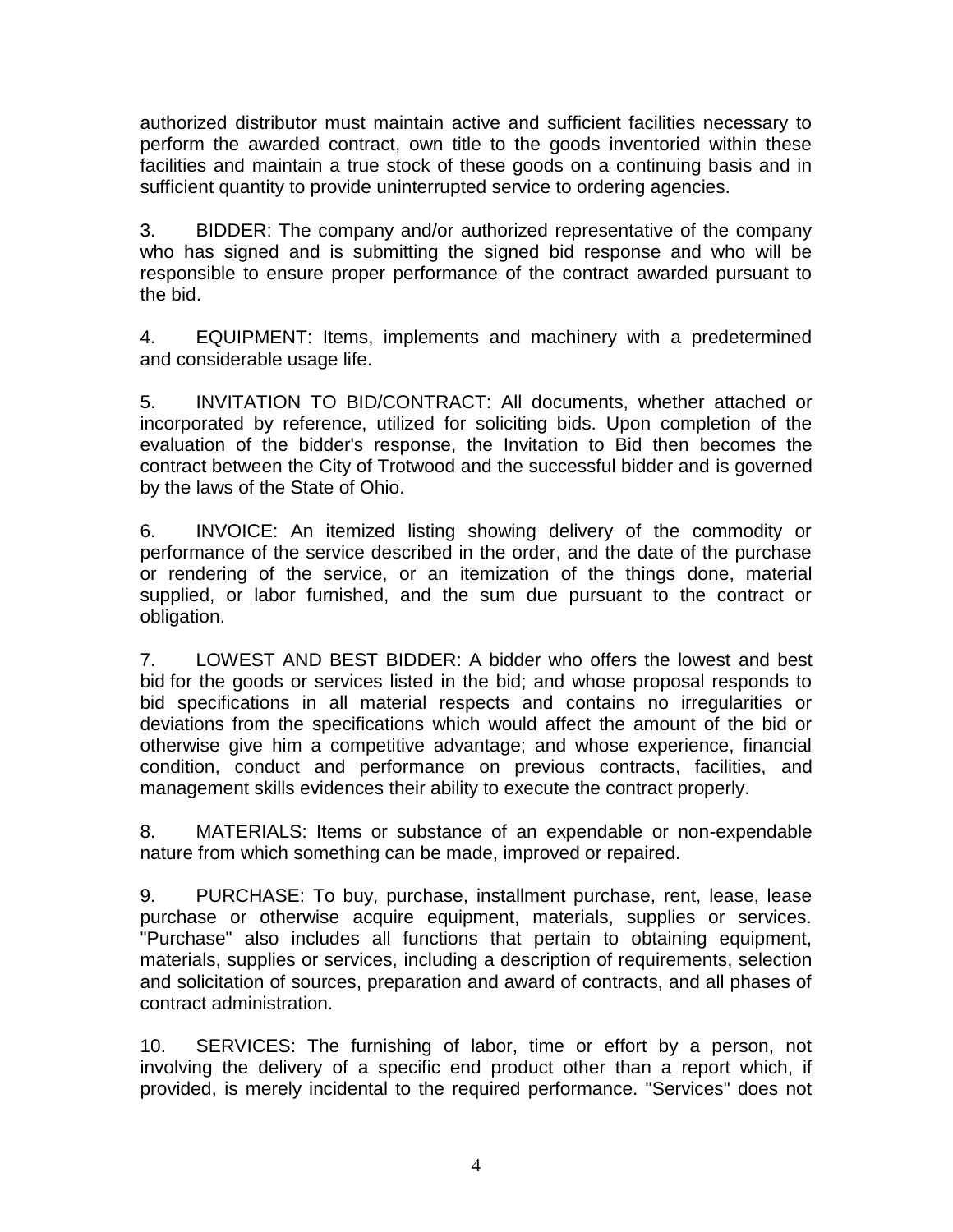include services furnished pursuant to employment agreements or collective bargaining agreements.

11. SPECIFICATION: Any description of the physical or functional characteristics or of the nature of supplies, equipment, service, or insurance. It may include a description of any requirements for inspecting, testing, or preparing supplies, equipment, services, or insurance.

12. SUPPLIES: Provisions and items normally considered expendable or consumable.

13. UNBALANCED: Any unit price contained in the bid schedule which is obviously unbalanced either above or below reasonable cost analysis and or unreasonably disproportionate to current market prices as determined by the City of Trotwood, or if such unbalanced prices are contrary to the interest of the City.

14. VENDOR: The bidder who, upon awarding of a contract, becomes the prime vendor who is considered to be the primary source for providing the goods or services listed in the awarded contract and the party to whom payment will be made upon delivery of the goods and/or completion of the contract.

# **STANDARD TERMS AND CONDITIONS**

1. HEADINGS: The headings used in this Invitation to Bid are for convenience only and shall not affect the interpretation of any of the terms and conditions thereof. When terms and conditions set forth elsewhere in the ITB conflict with these terms and conditions, the ITB standard terms and conditions shall prevail.

2. GOVERNING LAW /SEVERABILITY: The ITB, award and the agreement entered into with the successful bidder (hereinafter referred to as "the Contract)" are governed by the laws of the State of Ohio. If any provision of the Contract or the application of any such provision shall be held by a court of competent jurisdiction to be contrary to law, the remaining provisions of the Contract shall remain in full force and effect.

3. INFORMATION REQUESTED: Bidders shall furnish all information as requested in the ITB. Additional information, necessary for evaluation of the bid, may be attached to the bid and shall be properly identified as being part of the bid. The City of Trotwood reserves the right to request literature, or other documentation for clarifications, although such may not have been set forth in the ITB. Failure to provide required information may render the bid invalid.

4. SAMPLES REQUESTED: When requested, samples shall be furnished at bidders' expense, and unless otherwise specified, prior to opening of the bid. Samples shall be clearly identified by bidder's name, the bid number,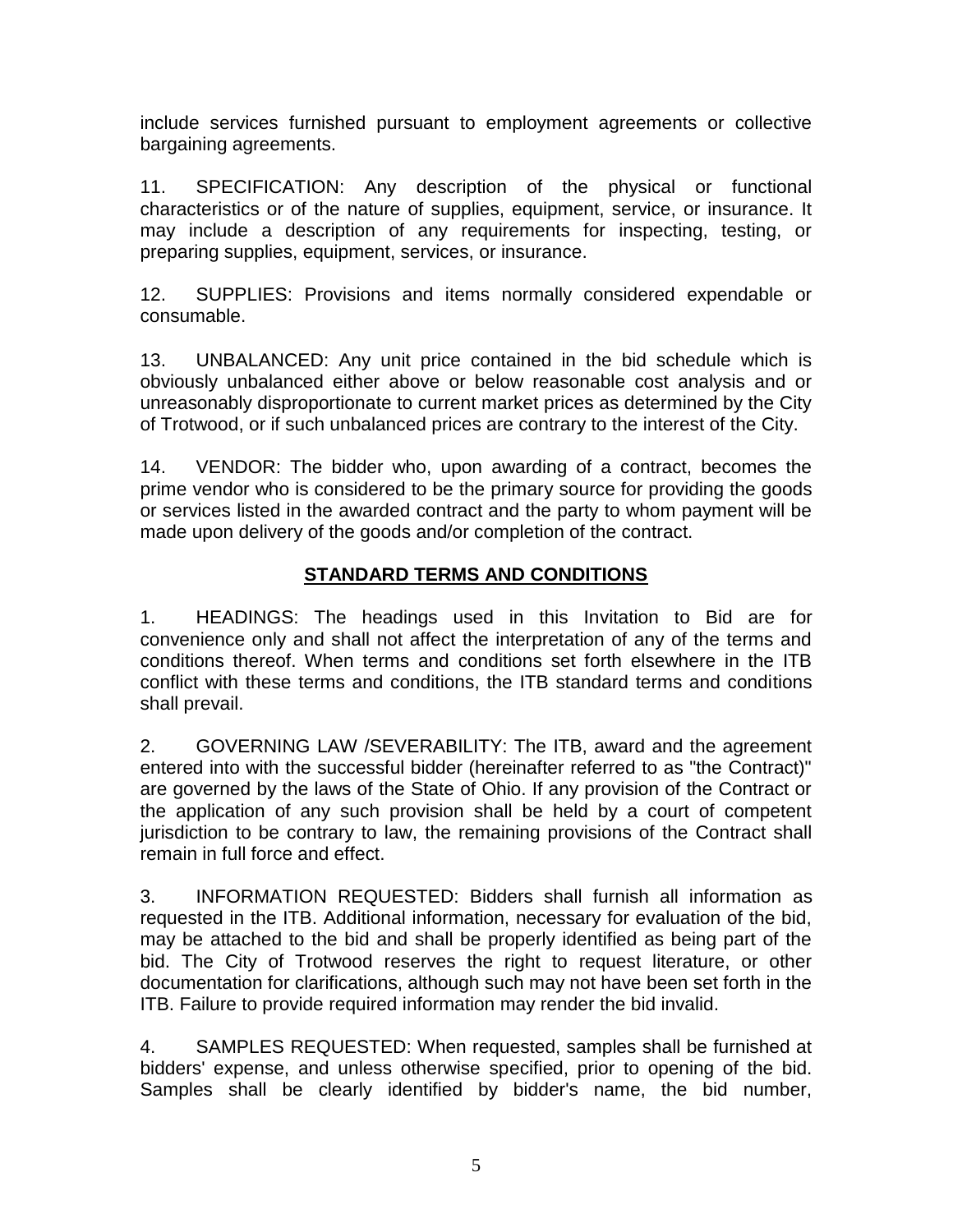corresponding item in the bid and bid opening date. The City of Trotwood acknowledges that it may receive bids from multiple distributors bidding the same manufacturer's products. In such situations, samples may be submitted by manufacturers on behalf of multiple distributors, provided that such samples shall be accompanied by written documentation, on manufacturer's letterhead, signed by authorized representative of manufacturer, listing the named distributors for whom the samples are provided. Any bidder not appearing on this listing and who has failed to furnish requested samples shall be considered non-responsive. Unless otherwise stated, any sample submitted with the bid shall not be deemed to vary from any of the provisions, specifications, or terms and conditions of the bid. When requested in writing, samples not destroyed in testing, shall be returned at the bidder's expense. Samples not so requested shall become the property of the City of Trotwood. Unsolicited samples which are submitted, shall be at the bidder's risk and, shall not be examined or tested, and shall not be considered in the evaluation process. The City of Trotwood reserves the right to request samples although such may not have been set forth in the ITB.

5. USE OF BRAND NAMES IN ITB: Brand name, trade name, manufacturer's name, or catalog number ("brand names") listed in the ITB are used only for the purpose of description and to establish a base level of quality. Any item offered, which contains components of equal or better quality, will receive consideration for potential award. Equivalency is determined by whether the item bid is both functionally and qualitatively equal and identical to the specification to which the equivalency standard applies. Bidders are required to list any and all deviations from the bid specifications. The City of Trotwood reserves the right to reject any items listing deviations which it considers to be of less quality and which may result in providing the bidder with an unfair advantage over other bidders. When applicable, bidders shall be required to state brand names etc. of products being offered in their bids. If brand names are not indicated in the bidder's response, the City of Trotwood shall consider the response to be offering the brand name listed in the ITB. Changes or alterations to brand names will not be permitted after the opening of the bid unless prior written approval is given by the City of Trotwood or designee. When applicable, failure of any successful bidder (hereinafter referred to as the "vendor") to provide the brand name product, as set forth in the Contract, will be deemed a breach which may result in the immediate cancellation of the Contract and assessment of any costs the City of Trotwood may incur when replacing these items.

6. UNIT PRICE GOVERNS: The unit price governs the award unless otherwise specified in the ITB. The unit price must be entered for each item being bid. Use of ditto marks, arrows, or other markings in lieu of the actual unit price shall be deemed non-responsive. Lot prices listed in the unit price area shall be considered as the unit price unless clearly identified as the lot price. Any request to change or alter the price after opening of the bid shall not be allowed. Bidders should review bid pricing carefully, as once a contract is awarded, the vendor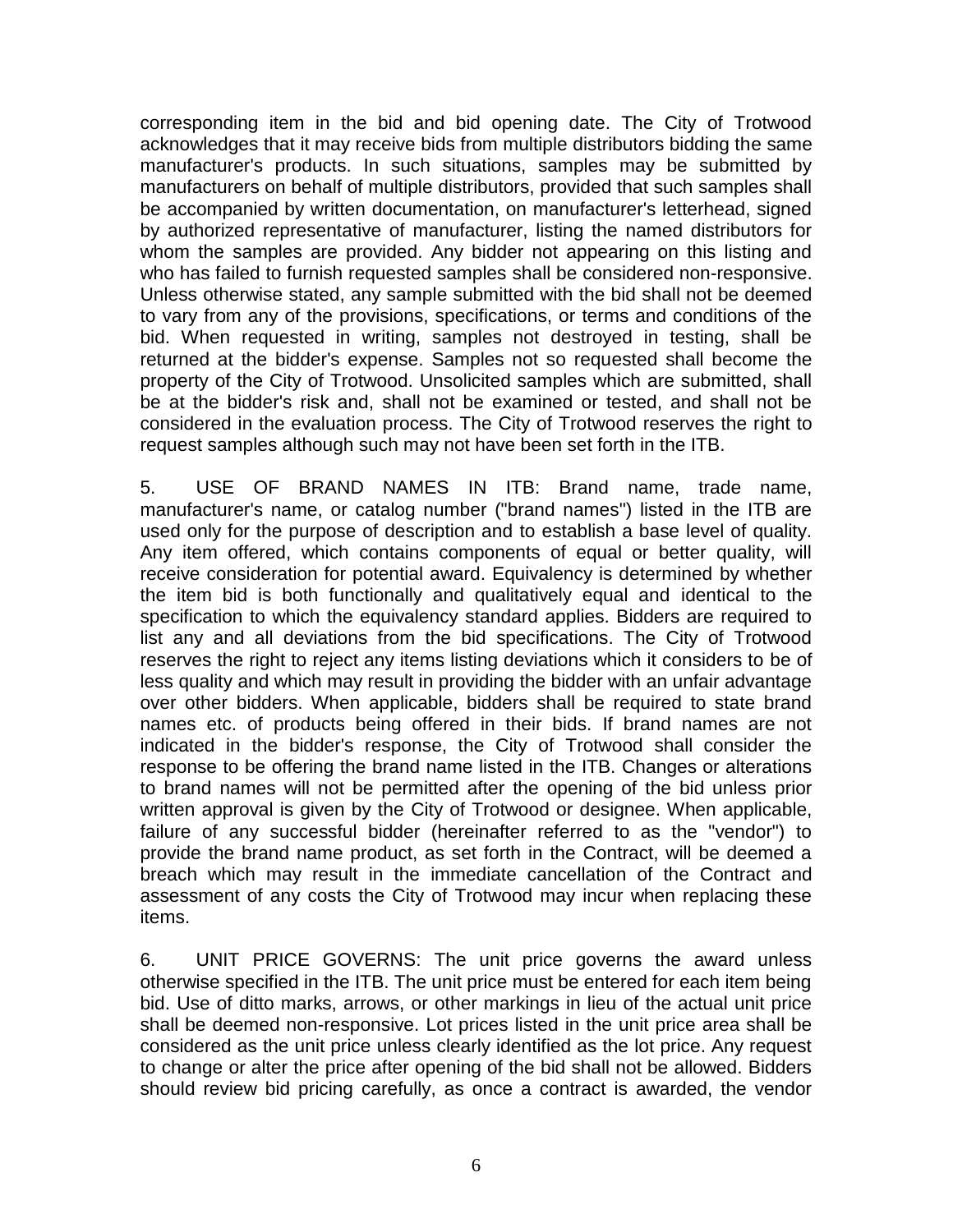shall be required to deliver the goods or services at the prices quoted. Bidders shall not insert a unit cost of more than three (3) digits to the right of the decimal point. Digit(s) beyond three (3) will be dropped and not used in the evaluation of the bid or payment thereof.

7. BIDS FIRM: Once opened, all bids are firm and cannot be altered. Once a contract is awarded, the vendor shall deliver at the prices and terms quoted. The City of Trotwood shall receive the benefit of any decrease in price during the guaranteed price period. Unless otherwise stated, all bids shall remain valid for a period of sixty (60) calendar days after the bid opening date.

8. MODIFICATION OF BIDS: A bidder may request to modify their bid response prior to the scheduled date and time set for bid opening. If changes or alterations are made to the bid response, the original information must be lined or opaqued out with the new information inserted. All changes, corrections, or alterations must be legible and initialed by the bidder. Illegible modifications shall result in disqualification of the items. Failure of the bidder to initial any such modifications may result in disqualification of the items which have been modified. The City of Trotwood reserves the right to request written certification from the bidder verifying that such changes were made by the bidder and are applicable to the ITB and any resulting Contract. All documents relating to the modification shall be made a part of the bid file.

9. WITHDRAWAL OF BIDS: **Prior to the scheduled time and date for opening:** A bidder may, by written notice to the City of Trotwood, request to withdraw their bid response. Such written notice must set forth reasons for the withdrawal. **After bid opening,** a bidder may request to withdraw their bid response from consideration if the price bid is substantially lower than the other bids, providing the bid was submitted in good faith, and the reason for the bid price being substantially lower was due to an unintentional and substantial arithmetical error or unintentional omission of a substantial quantity of material or labor in the compilation of the bid. Written notice of any such request to withdraw must be received within two days after the bid opening date. All requests to withdraw a bid must be placed in writing to the City of Trotwood and no bid may be withdrawn without written approval from the City of Trotwood. The decision to allow a bid to be withdrawn is at the sole discretion of the City of Trotwood. If the bid is to be awarded by category, the withdrawal request will apply to all items within the category. All documents relating to any withdrawal request will become a part of the permanent bid file.

10. TAXATION: The City of Trotwood is exempt from federal excise taxes and all state and local taxes, unless otherwise provided herein. The City of Trotwood does not agree to pay any taxes on commodities, goods, or services acquired from any vendor.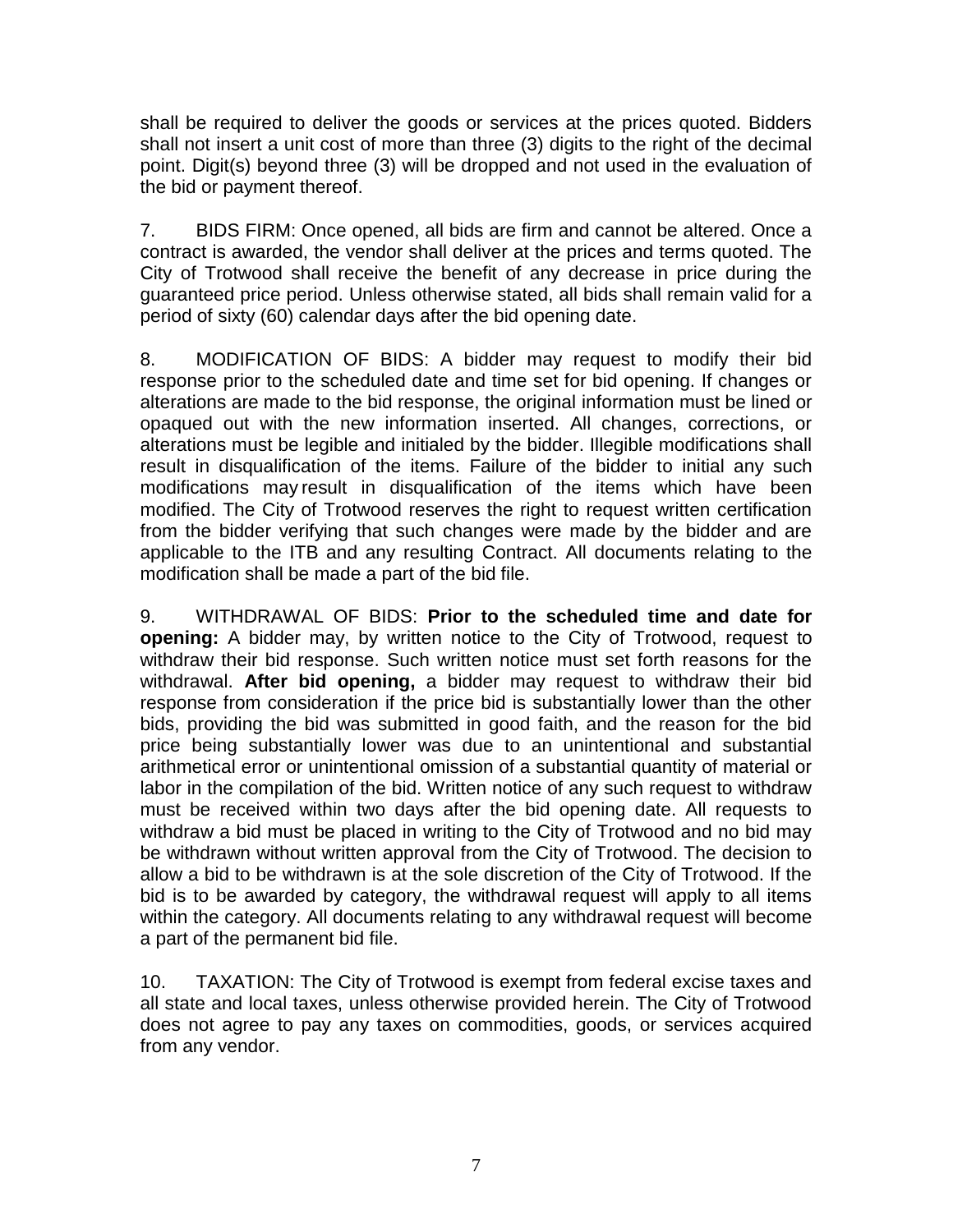11. REJECTION OF ANY/ALL BIDS: The City of Trotwood reserves the right to accept, or reject, any or all bids, in whole or in part, and may determine that any irregularities or deviations from the specifications do not result in the bid being non-responsive, provided however, that the City of Trotwood determines that this does not affect the amount of the bid or result in a competitive advantage to the bidder.

12. AWARD: The Contract shall be awarded to the lowest and best bidder who meets or exceeds the requirements specified in the ITB. Unless otherwise stated, the Contract may be awarded, at the sole discretion of the City of Trotwood, as a whole or in part. Bidders may offer cash discounts for prompt payment of invoices. However, such discounts will not be used in determining the final net prices offered. The City of Trotwood may take advantage of such discounts, if offered. The City of Trotwood shall award the Contract within a reasonable period of time after the bid opening. The City of Trotwood reserves the right to extend all term contracts 30 days beyond the contract expiration date.

l2A. DISQUALIFICATION OF BIDDERS: Any of the following, non-exclusive reasons may be considered as being sufficient for the disqualification of a bidder and the rejection of their proposal:

A. More than one proposal for the same work from an individual, firm or corporation under the same or different name.

- B. Evidence of collusion among bidders.
- C. Bid prices which are in the City of Trotwood's opinion unbalanced.

13. CREATION OF THE CONTRACT: A Contract is created between the vendor and the City of Trotwood when the Fire Chief accepts the competitive bid and acknowledges the acceptance in writing. The Contract shall become operational only when a purchase order has been issued to the awarded vendor. The Contract shall contain all the terms and conditions of this ITB, as well as the accepted responses in the bid proposal, except that no responses may change or alter the terms and conditions of this ITB.

14. NON-ASSIGNMENT OF INTEREST: The vendor shall not assign any interest, duty or right under the Contract, in whole or in part, without prior written approval from the City of Trotwood.

15. PURCHASE ORDER: The City of Trotwood is not obligated to purchase any goods or services provided by the vendor as a result of the award of the Contract to the vendor. The City may require that an official Trotwood purchase order must contain approval signatures of the City Manager and Finance Director and Director of a Department or Division Head. The approved purchase order shall authorize the vendor to provide goods or services listed on the order and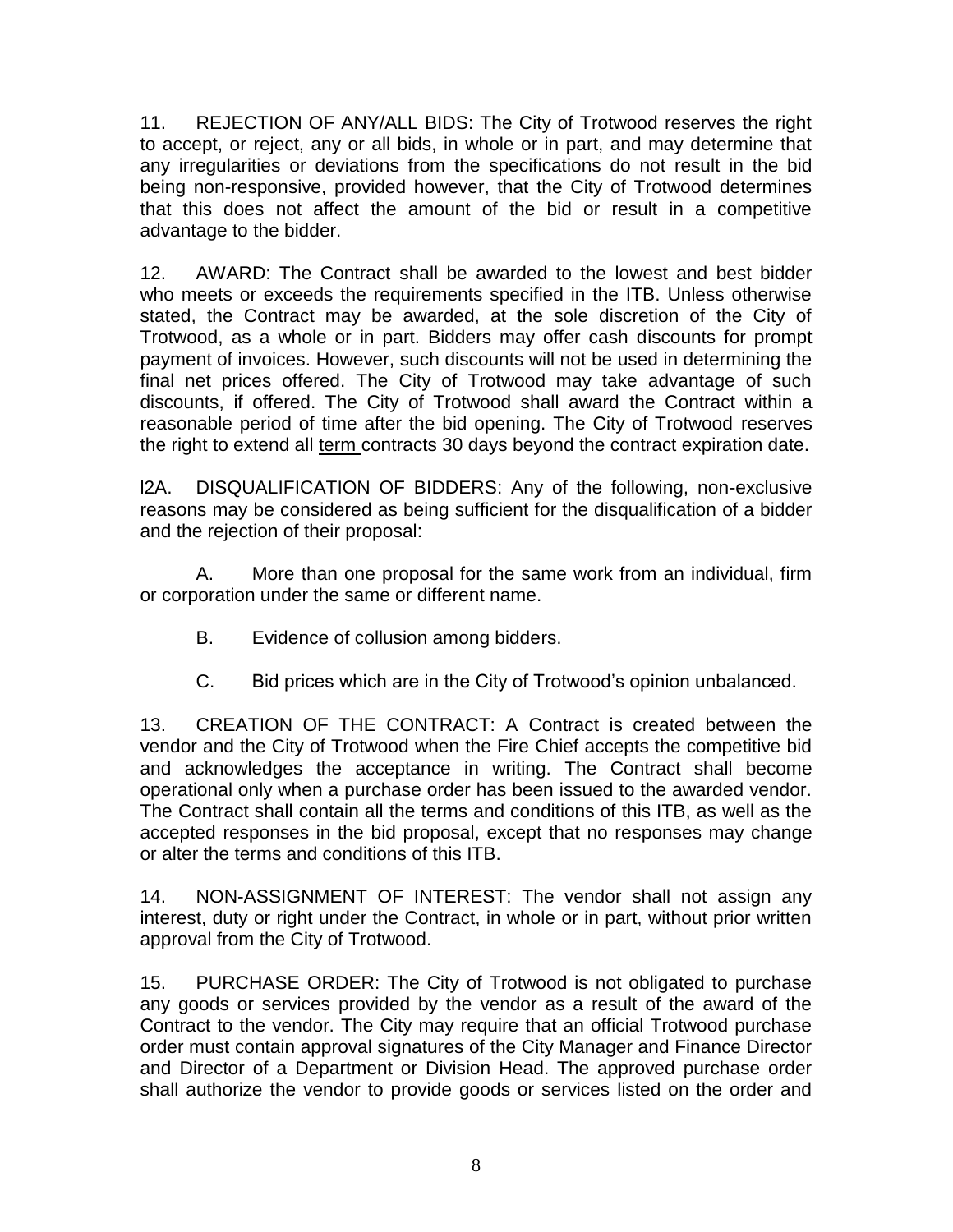will obligate the City of Trotwood to pay for such goods or services upon completion of delivery or performance of service by the vendor. Any order that is not placed on an approved Trotwood purchase order shall not be considered a valid order and may result in denial of payment and/or return of goods at the vendor's expense.

16. DELIVERY/FREIGHT CHARGES: Unless otherwise stated, the City of Trotwood shall not be responsible for freight or delivery charges. Prices are to be based upon the products or services being offered F.O.B. destination, freight prepaid by the vendor to the locations set forth in the ITB or as listed on the purchase order issued pursuant to any Contract awarded. Any shipment marked C.O.D. shall be rejected and returned at the vendor's expense.

17. DELIVERY/INSPECTION AND ACCEPTANCE: Upon delivery of the product/service, the City of Trotwood retains the right to inspect the product/service prior to final acceptance and/or payment for the product/service. The purpose of the inspection process is to ensure that the product/service is in compliance with the specifications set forth in the awarded Contract. In the event that the product/service does not meet the specifications, the City of Trotwood shall notify the vendor for removal/replacement of the product or service. The City of Trotwood shall retain all rights and remedies as described herein. Wherein products ordered by the City of Trotwood are delivered to a facility, which is not owned by the City of Trotwood and where the City has contracted with this facility to take delivery of products ordered by the City of Trotwood, acceptance will occur when the products have been inspected and accepted by the City of Trotwood within a reasonable amount of time after delivery to the facility. The City of Trotwood shall not be responsible for any storage costs incurred prior to the inspection and acceptance.

18. DELIVERY/TITLE TO THE MERCHANDISE: Title to the products passes to the City of Trotwood upon inspection and acceptance of the products. The City of Trotwood shall approve and process payment for the products upon the passing of title.

19. LATE DELIVERY CHARGE: The vendor shall be responsible for any and all damages for noncompliance with the delivery schedules set forth in the ITB or any awarded Contract. The vendor shall be required to make delivery of the product or service in accordance with the terms of the Contract and/or as stated on the Purchase Order. Unless prior approval to extend the delivery date has been granted to the vendor by the City, any failure to meet the scheduled delivery date may result in the vendor being assessed a late delivery charge of 1% of the value of the Purchase Order or \$50, whichever is less, for each calendar day beyond the scheduled delivery date. (Delivery to the City of Trotwood must be made Monday through Friday, except holidays). If such delay is caused by the City of Trotwood, the delivery date shall be extended accordingly to offset such delays. Approval to extend any scheduled delivery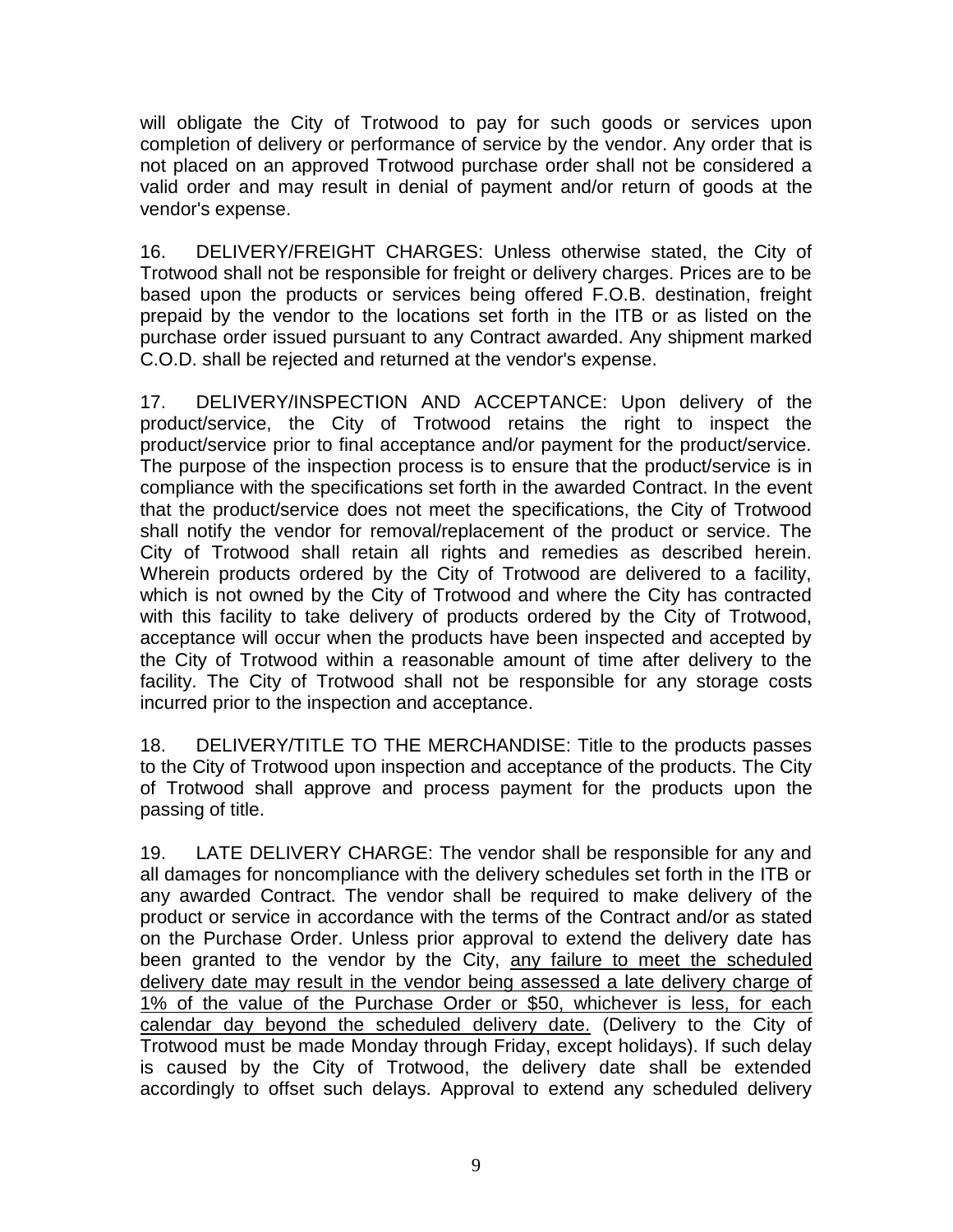date shall be at the sole discretion of the City of Trotwood. Continued failure to meet scheduled delivery dates may result in the vendor being found to be in default.

# 20. INVOICING:

A. Invoice Submission: The vendor shall submit a proper invoice for goods provided or services performed under the same company name and Federal Tax Identification number used at the time the ITB was submitted and subsequently accepted. A proper invoice shall be submitted directly to the City of Trotwood's Finance Department billing office as indicated on the purchase order within thirty (30) calendar days after receipt of goods or services, or risk being in breach of contract. A proper invoice means receipt of both (a) an invoice as defined under the general definitions section of the ITB and (b) the purchased equipment, materials, goods, supplies, or services, both of which shall be free of defects, errors, discrepancies, and other improprieties. The City of Trotwood is in receipt of a proper invoice as soon as it has such invoice and such purchased goods or services.

A proper invoice shall include but may not be limited to:

- 1) Vendor's name and address as designated in the Contract.
- 2) Vendor's Federal E.I.N. number.
- 3) Invoice remittance address as designated in the Contract.
- 4) The Purchase Order number authorizing the purchase of goods or services, where applicable.
- 5) Description, including time period, unit price, quantity, and total price of goods or services delivered or rendered as specified in the Purchase Order.
- 6) Assessments for load limit violations, non compliance with specifications, late delivery, and other necessary deductions that have been properly applied, etc.

B. Defective Invoices: In the event the City of Trotwood is in receipt of defective or improper invoices, the City shall postpone payment. Invoices shall be returned to the vendor noting areas for correction. If such notification of defect is sent, the required payment date shall be thirty (30) calendar days after receipt of the corrected invoice.

C. Payment of Invoices: The City of Trotwood shall make prompt payment for any goods or services acquired from the vendor. Upon receipt of a proper invoice, payment, subject to the foregoing provision and, unless otherwise stated, shall be made within thirty (30) calendar days. The City of Trotwood will make payment to the same company name and Employer Identification Number awarded the Contract. No payments shall be made to parent or subsidiary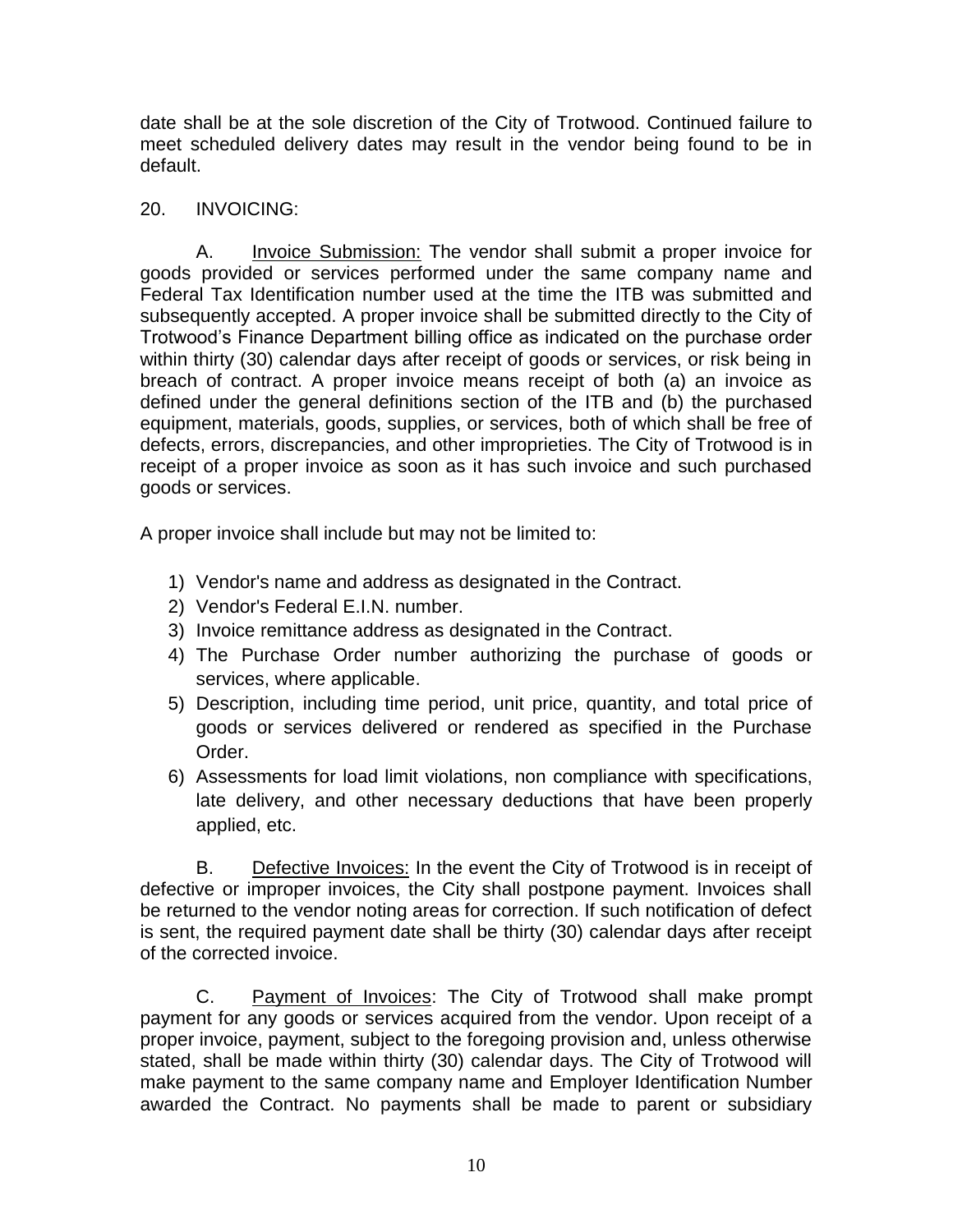companies. Any changes regarding payment after formation of the Contract will not be permitted without the City's Approval.

# 21. BREACH OF CONTRACT:

A. When the vendor fails to perform its contract obligations or refuses to correct problems identified by department personnel or fails to perform with diligence and adequate force as required to complete the Contract in a timely manner, the vendor will be declared to be in breach of contract.

B. The vendor shall be given a written notice of its breach of contract by the City of Trotwood. This notice will clearly state the performance problems that need to be cured. The notice will be sent certified or express mail.

C. The vendor shall commence its cure within ten (10) calendar days or within a time frame agreed upon by the parties or risk being in default. If the performance problems have not been cured or good faith efforts have not been made within either the ten (10) calendar day period or another agreed upon time frame, the City of Trotwood may declare the vendor in default.

D. The City of Trotwood may recover from a vendor who fails to promptly provide conforming articles, any incidental or consequential damages as defined in Section 1302.89 of the Ohio Revised Code incurred by the City of Trotwood in promptly obtaining the conforming articles.

22. TERMINATION FOR CAUSE – DEFAULT:

A. When the vendor is declared to be in default, a written Notice of Default will be faxed and sent certified or express mail to the vendor and the Contract will be terminated.

B. Once the vendor has defaulted and the Contract terminated, the vendor shall cease all work and/or deliveries. Further, all pay estimates or invoices shall cease until the City of Trotwood conducts a final accounting.

C. If the City incurs further expenses in purchasing materials or supplies on the open market, the excess costs shall be paid by the terminated vendor.

23. FORCE MAJEURE: Except as otherwise provided herein, neither the vendor nor the City of Trotwood shall be liable to the other for any delay or failure of performance of any provisions contained herein, nor shall any such delay or failure of performance constitute default hereunder, to the extent that such delay or failure is caused by force majeure. The term force majeure, as used herein, shall mean without limitation: acts of God, such as epidemics; lightning; earthquakes; fire; storms; hurricanes; tornadoes; floods; washouts; droughts, or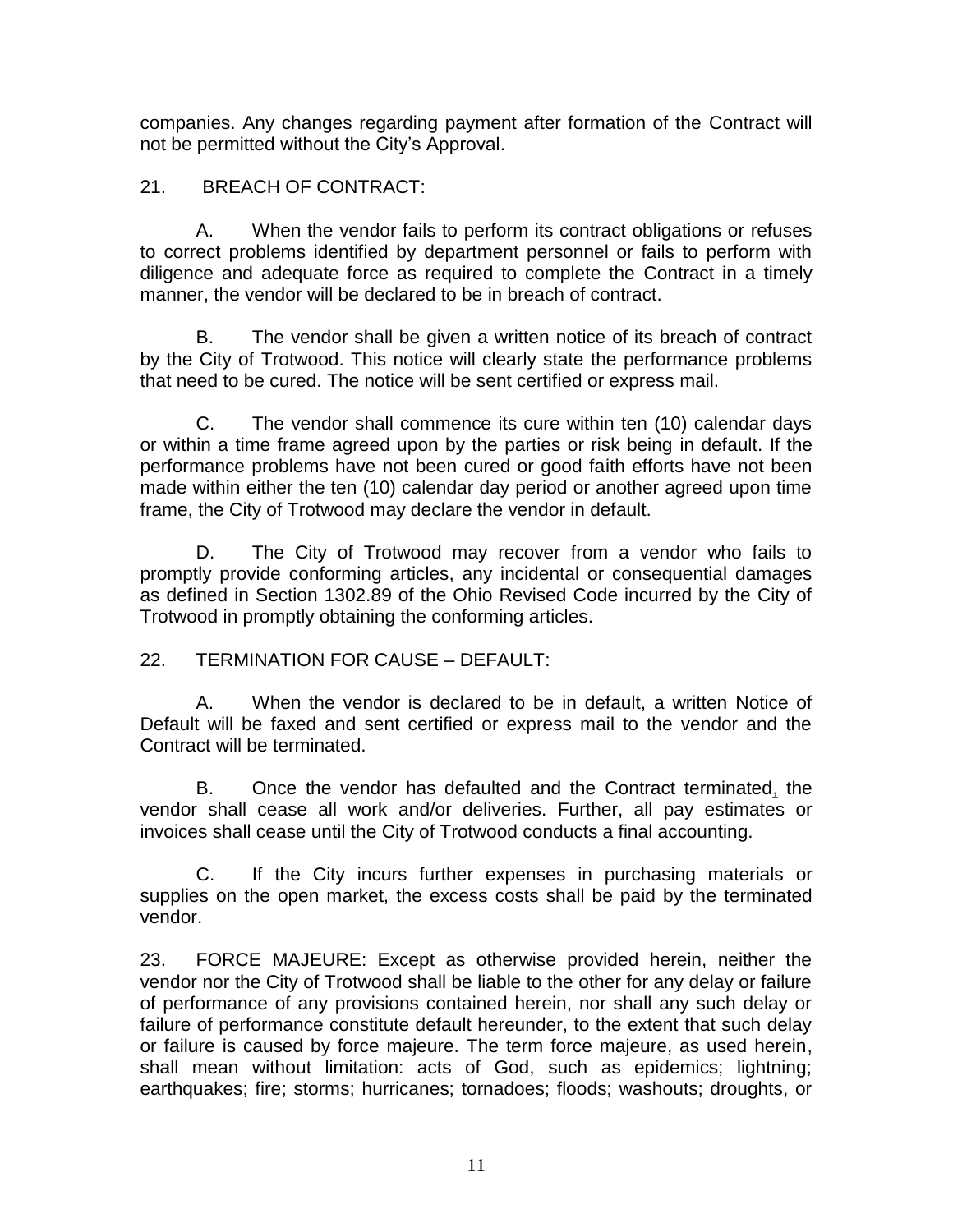other severe weather disturbances; explosions; arrests; restraint of government and people; and other such events or any other cause which could not be reasonably foreseen in the exercise of ordinary care, and which is beyond the reasonable control of the party affected and said party is unable to prevent it from occurring.

24. NON-DISCRIMINATION/COMPLIANCE WITH APPLICABLE LAWS: The vendor, as a term of the Contract, shall comply with Civil Rights Act of 1964, the Federal Rehabilitation Act of 1973, any and all applicable Federal Executive Orders, any and all applicable Ohio Governor Executive Orders, and any and all other statutes, rules and regulations pertaining to non-discrimination. The vendor further agrees that he/she is in compliance with the non-discrimination, affirmative action requirements of Ohio Revised Code Section 125.111.

25. NON-APPROPRIATION OF FUNDS: It is understood that the City of Trotwood's funds are contingent upon the availability of lawful appropriations by the Trotwood City Council. Subject to the applicable provisions of the Ohio Revised Code, the City of Trotwood represents: that it has adequate funds to meet its obligations under any Contract awarded as a result of this ITB during the current fiscal year; that it intends to maintain any Contract awarded as a result of this ITB for the full period set forth herein; and that it has no reason to believe that it will not have sufficient funds to enable it to make all payments due hereunder during such period. However, if the Trotwood City Council fails at any time during such Contract period to continue funding for any Contract awarded as a result of this ITB, the City of Trotwood's obligations under such Contract are terminated as of the date that the funding expires without further obligation of the City.

26. CANCELLATION: Any Contract awarded as a result of this proposal may be canceled by the City of Trotwood after the expiration of sixty (60) days from the effective date of the Contract by giving thirty (30) days prior written notice of intent to cancel to the other party. However, in the event that services/materials supplied by the vendor do not comply with the terms/specifications in the ITB, the City of Trotwood reserves the right to cancel this Contract immediately.

26A. CANCELLATION FOR FINANCIAL INSTABILITY: The City of Trotwood may cancel this Contract immediately by written notice to the vendor if a petition in bankruptcy or similar proceeding has been filed by or against the vendor.

26B. CANCELLATION: Any Contract awarded in error may be rescinded at the City of Trotwood's discretion.

27. INDEMNIFICATION: The vendor shall defend, indemnify and hold harmless the City of Trotwood for any and all claims, damages, lawsuits, costs, judgments, expenses or any other liabilities which arise as a result of the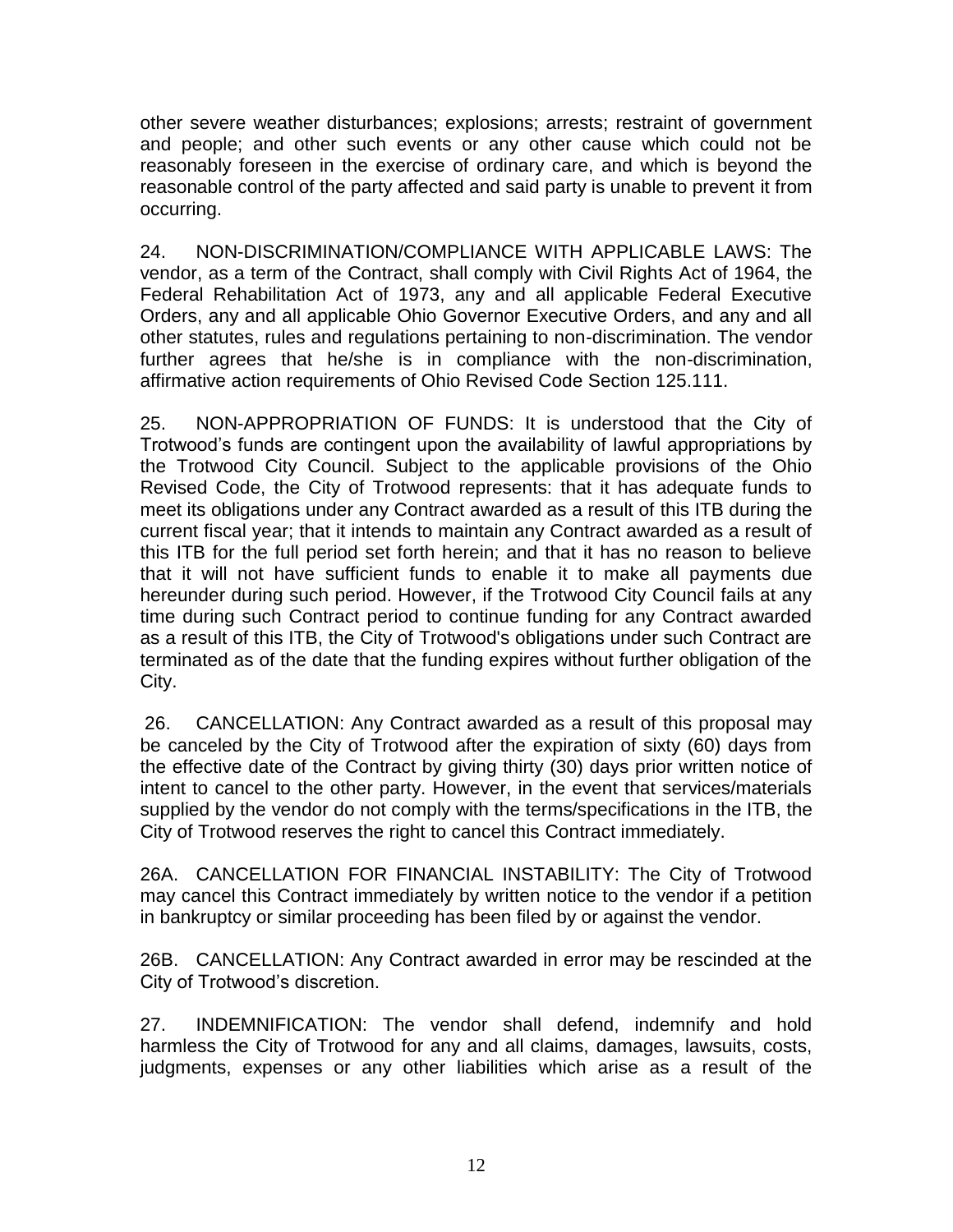services performed by the vendor or its employees or agents which is in any way connected with, or based upon services rendered in performance of the Contract.

28. CONFIDENTIALITY: The vendor acknowledges that some of the information, documents, data, records, or other material provided by the City of Trotwood during the performance of the Contract may be of a confidential nature. The vendor agrees that it will not disclose any information obtained by it as a result of the Contract, without written permission from the City of Trotwood. Further, vendor agrees to make all reasonable efforts to ensure that no such confidential information is disseminated by its employees. The restrictions herein shall survive termination of the Contract. The vendor shall assume that all aspects of information, documents, data, records or other material are confidential unless otherwise indicated.

29. CONFIDENTIAL DATA: The City of Trotwood reserves the right to request additional confidential information, including but not limited to, financial information, to be used for evaluation purposes even though such information may not have been required by the ITB. In the event such information is requested, the City of Trotwood agrees to retain such information as confidential to the extent permitted by law.

30. DRUG-FREE WORKPLACE: By virtue of the signature on the last page of the ITB, the bidder certifies, to the best of his/her ability, that its employees will not purchase, transfer, use or possess illegal drugs or alcohol or abuse prescription drugs, in any way, while working on City of Trotwood property. Failure to comply may result in immediate termination of any Contract awarded.

31. WORKERS' COMPENSATION: Vendor shall be in compliance with all State and Federal laws pertaining to the type of service requested, such as Workers' Compensation.

32. TIE BID PROCESS:

1. If two or more bids offer the same unit price, the City of Trotwood will break the tie as follows: during the bid evaluation process, the bidders that submitted tie bids will be contacted and given a deadline to submit a written revised unit price for the affected item or items.

2. If a tie still exists, the City of Trotwood may repeat this process or look to past or current performance in order to secure the item or items. The City of Trotwood will not allow a tie bid situation to otherwise unnecessarily delay a potential award.

33. DEVIATIONS: Statements or modifications that deviate from the ITB's terms, conditions, specifications and requirements (such as altering delivery, changing F.O.B., price list subject to change, etc.) may render a prospective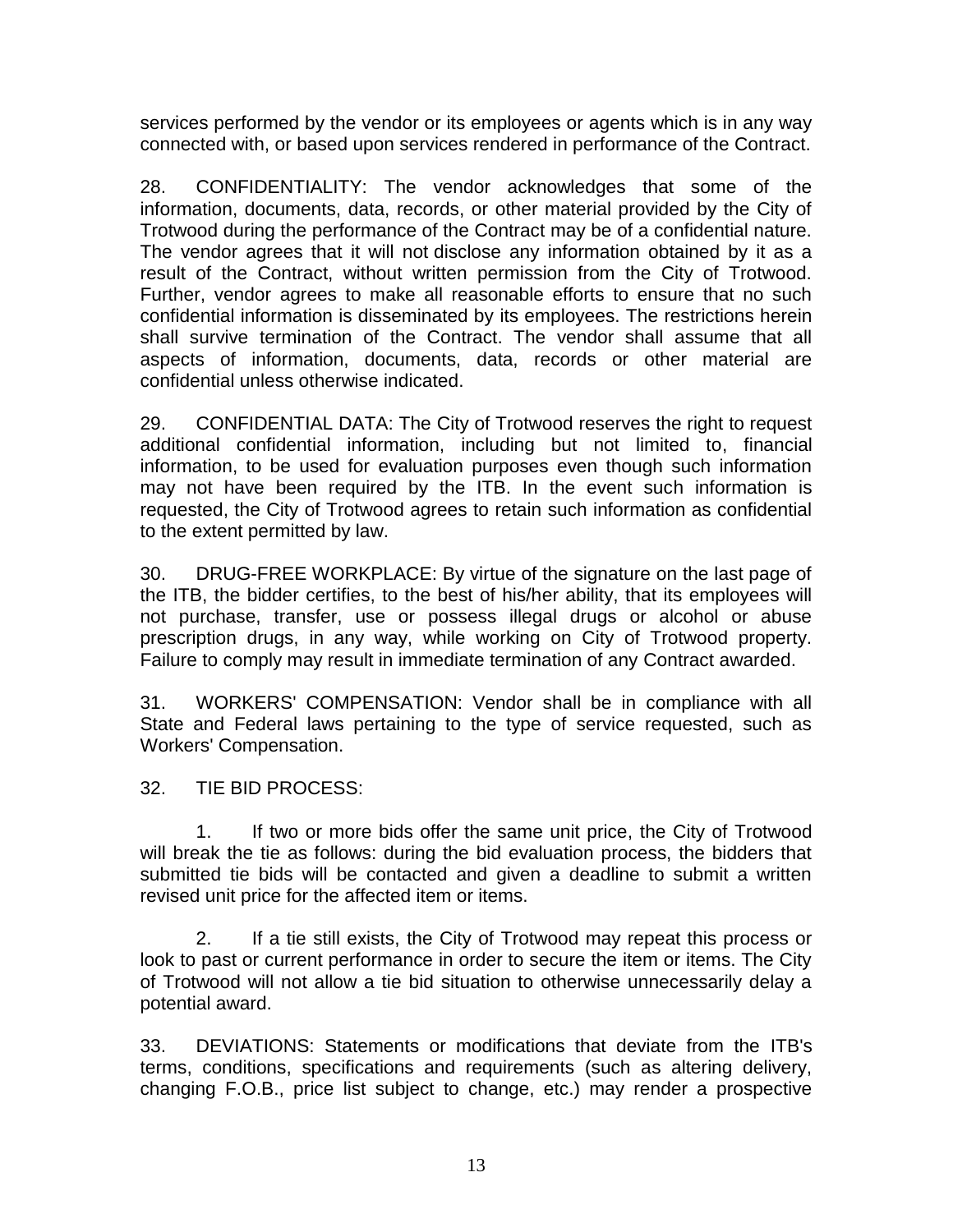vendor's bid non-responsive if the City of Trotwood determines that the deviation or modification affects the amount of the bid or results in a competitive advantage for the bidder.

34. FINDING FOR RECOVERY: The vendor affirmatively represents to the City of Trotwood that it is not subject to a finding for recovery under Ohio Revised Code §9.24, or that it has taken the appropriate remedial steps required under §9.24 or otherwise qualifies under that section. The vendor agrees that if this representation is deemed to be false, the Contract shall be void *ab initio* as between the parties to this Contract, and any funds paid by the City of Trotwood hereunder shall be immediately repaid to the City, or an action for recovery may be immediately commenced by the City of Trotwood for recovery of said funds.

# **REQUIREMENTS AND SPECIFICATIONS**

# **Section 1: Intent**

The purpose of the ITB is to establish pricing for purchase and installation of three (3) complete vehicle exhaust removal systems. One (1) complete system will be installed at the following three (3) locations, Trotwood Fire Department Station 72 located at 5469 Little Richmond Rd., Trotwood, Ohio 45426. Trotwood Fire Department Station 73 located at 4385 Salem Ave., Dayton, Ohio 45416, and Trotwood Fire Department Station 74 located at 14 W Trotwood Blvd, Trotwood, Ohio 45426.

# **Section 2: Free on Board (F.O.B.) Destination**

The net unit bid price shall include delivery charges. All equipment shall be delivered to the location where it will be installed, Free on Board (F.O.B.) to:

- 5469 Little Richmond Road Trotwood, Ohio 45426
- 14 W. Trotwood Blvd. Trotwood, Ohio 45426
- 4385 Salem Ave. Trotwood, Ohio 45416

# **Section 3: Delivery**

Delivery (and installation if contained in the specifications) shall be made within **180** calendar days upon written or verbal notification of a valid City of Trotwood purchase order.

# **3.1: Delivery Hours**

All deliveries shall be made between the hours of 8:00 a.m. and 4:00 p.m., Monday through Friday, unless special permission is granted by the City of Trotwood to temporarily waive or adjust this requirement.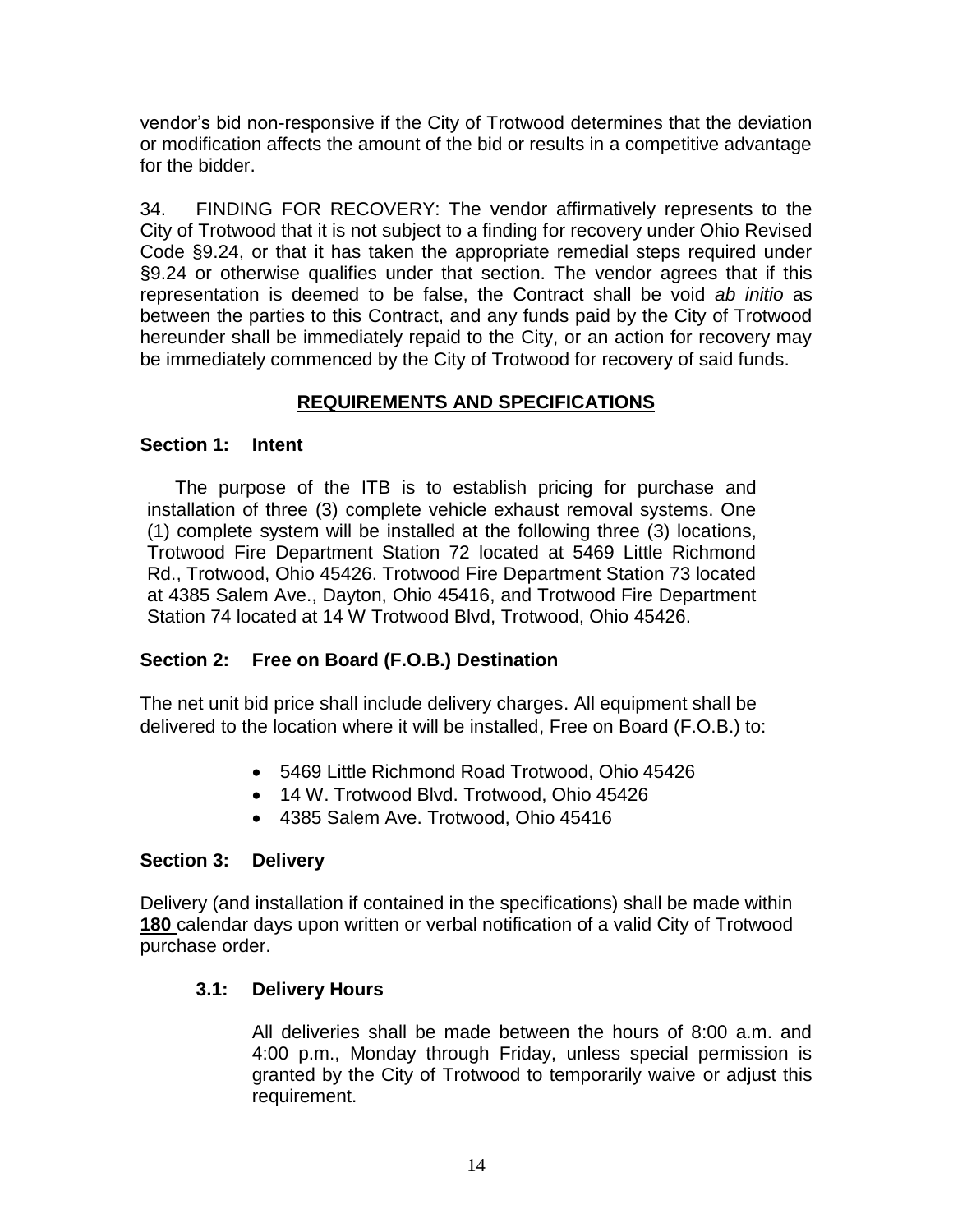### **Section 4: Product Specifications**

### SPECIFICATION AND DOCUMENTATION OF COMPLIANCE SHEET VEHICLE EXHAUST REMOVAL SYSTEM

BIDDER'S NAME: \_\_\_\_\_\_\_\_\_\_\_\_\_\_\_\_\_\_\_\_\_\_\_\_\_\_\_\_\_\_\_\_\_\_\_\_\_\_\_\_\_\_\_\_\_\_\_\_\_

MAKE AND MODEL: \_\_\_\_\_\_\_\_\_\_\_\_\_\_\_\_\_\_\_\_\_\_\_\_\_\_\_\_\_\_\_\_\_\_\_\_\_\_\_\_\_\_\_\_\_\_\_

LOCATION OF MANUFACTURER:\_\_\_\_\_\_\_\_\_\_\_\_\_\_\_\_\_\_\_\_\_\_\_\_\_\_\_\_\_\_\_\_\_\_\_\_

- General: These specifications are intended to describe the minimum performance and technical criteria of VEHICLE EXHAUST REMOVAL SYSTEMS which will reduce firefighter exposure to diesel fumes, particulates and carcinogens during vehicle operation within the fire stations.
- Note: Any reference to manufacturer name brands are to specify the minimum features and level of quality. Unless otherwise stated, equals are acceptable provided they are approved by the City of Trotwood before award of this bid.

# City of Trotwood Fire & Rescue Department **VEHCILE EXHAUST REMOVAL SYSTEM**

- Bid Specifications -

### **A. Scope**

The Trotwood Fire & Rescue Department has been awarded a Homeland Security grant for the purchase of three (3) complete vehicle exhaust removal systems to be installed in Station 72, 5469 Little Richmond Rd. with 7 capture points, Station 73, 4385 Salem Ave. with 3 capture points, and Station 74, 14 W. Trotwood Blvd with 2 capture points.

The specifications are generic in nature and are not all inclusive. The specifications are the minimum standard that must be set in order to be considered for the Contract award.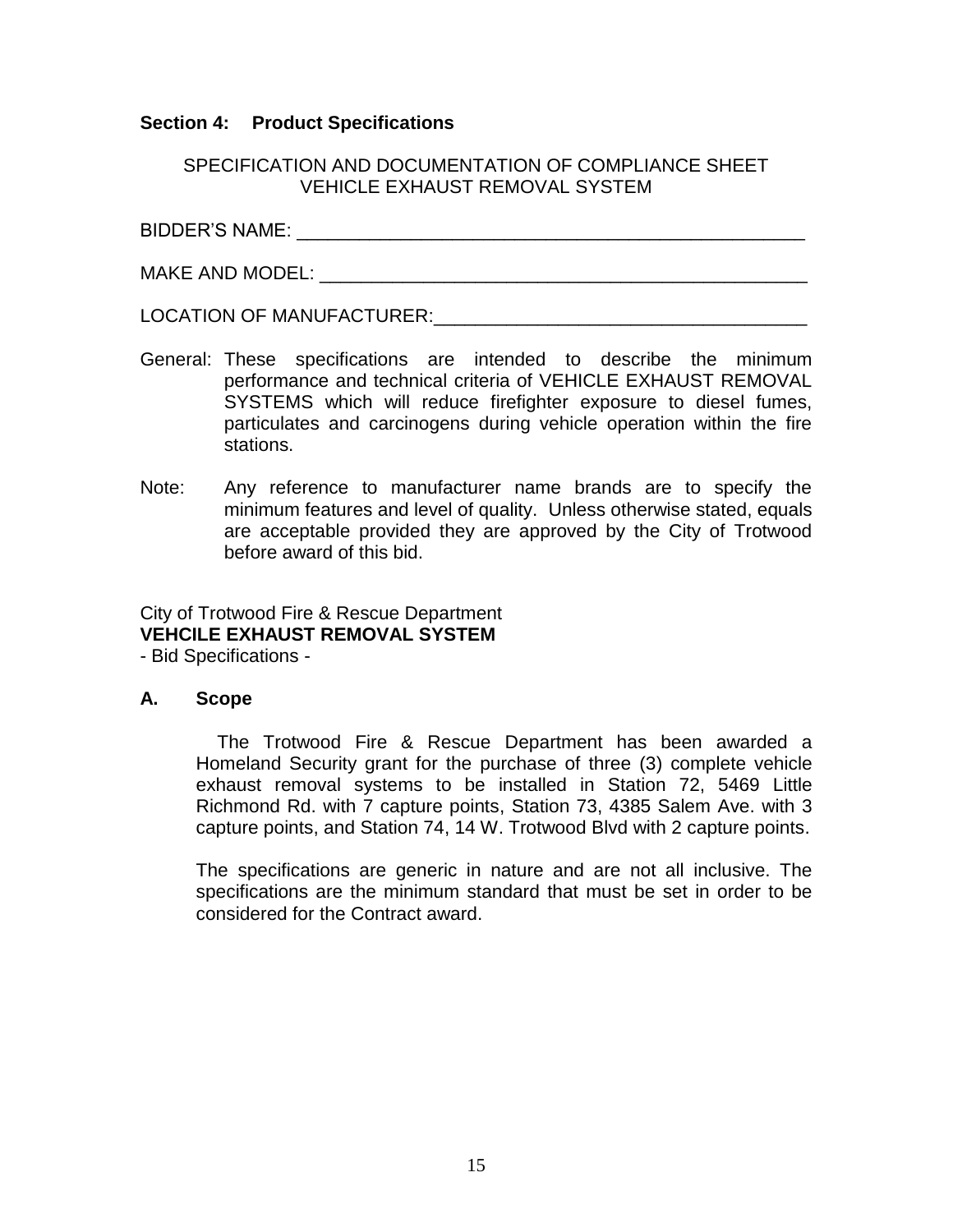### **1 Extraction System Overview**

- 1.1 The exhaust system shall be designed to vent 100% of exhaust gases and particulate safely to the outside of the fire station. The exhaust system shall be designed and installed by factory trained and authorized personnel, certified by the manufacturer of the exhaust system. Manufacturers shall be required to have a minimum of five years of proven manufacturing experience in the manufacture of emergency vehicle exhaust extraction equipment.
- 1.2 The department shall be able to use the exhaust system for performing engine and pumper checks indoors.
- 1.3 System must be designed for high temperature vehicle exhaust fire rescue applications. The system shall automatically activate, disconnect, shutdown, and reactivate upon return without human intervention.

### **2 Quality Standard Assurance and Experience:**

- 2.1 All standards of quality are meet and adhered to: UL, NFPA, AMCA, IMC, ASME, UMC, NEC and all local and state building codes. A current ISO-9001-2015 certificate must be included in the bid package from the manufacturer of the system for the manufacturing of product.
- 2.2 Independent System testing information documenting the overall the effectiveness of the proposed system in a fire station must be available.
- 2.3 References: At least 5 recent fire station references in the state within the last five years. A list must be included to verify experience in the fire/ rescue market. References are only to be provided for the specific equipment and model number being proposed for this project. Contact information shall be provided upon request.
- 2.4 Manufacturing Experience: Companies that have 5 or more years of manufacturing experience of automatic vehicle exhaust removal systems for the fire and rescue market are preferred.
- 2.5 Installing Contractor must show experience of installing vehicle exhaust removal systems in the fire and rescue industry.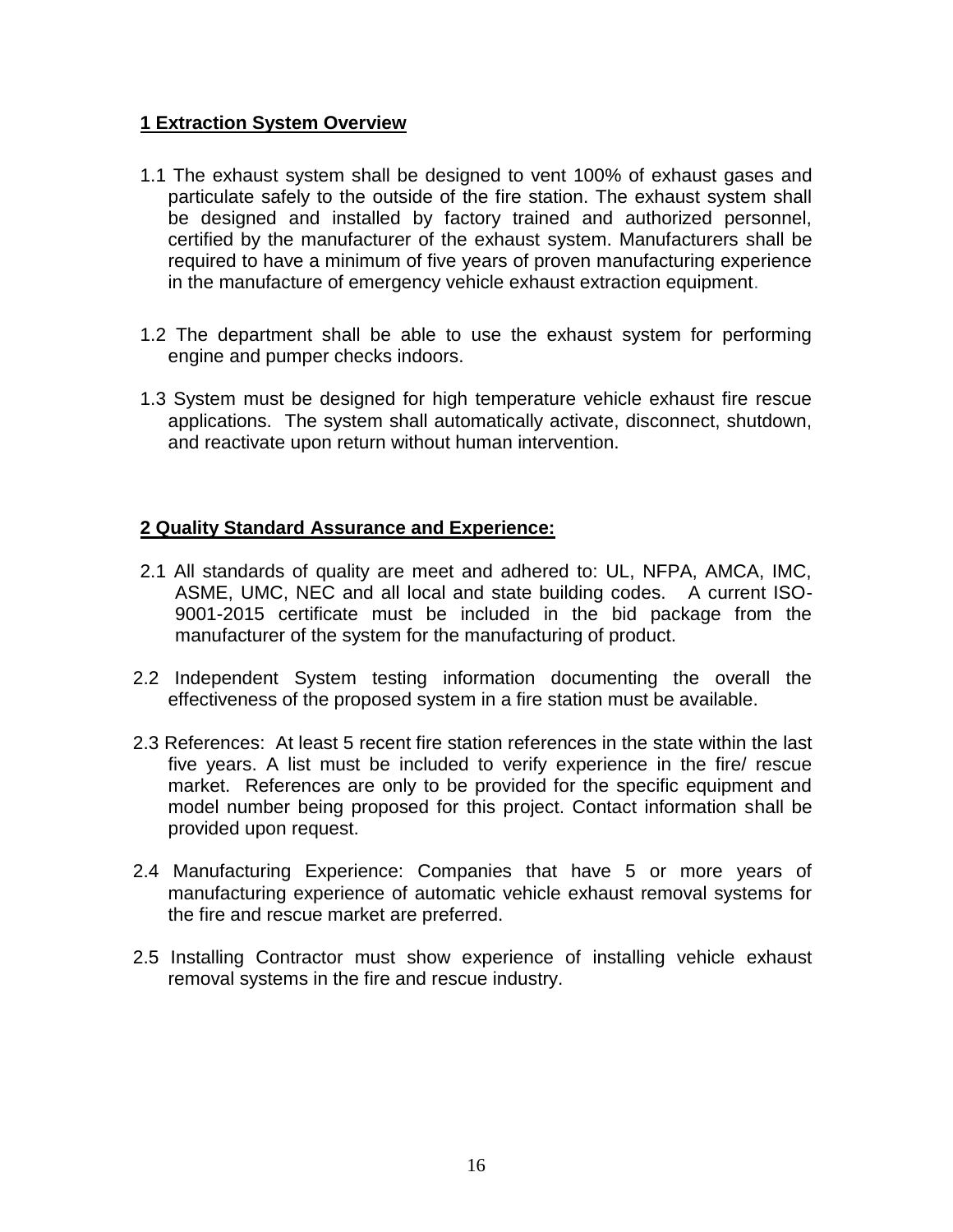## **3 System Description**

- 3.1 The exhaust system shall be a source capture system designed to handle exhaust fumes from diesel engines. The system shall address a total of 12 capture points housed in 3 Stations of the Trotwood Fire Department. Fans shall be large enough to provide a minimum of 650cfm per vehicle and allow for future expansion. System shall be designed to provide as much flexibility as possible. Tailpipe Adapters shall be of similar size throughout to allow for flexibility of apparatus placement. Installation must be neat and clean using best material available.
- 3.2 System shall be designed using a sliding balancer track or pneumatic rail system that best addresses and meets the needs of the Trotwood Fire Department going forward.

# **4 Air Volume and Fan Requirements**

- 4.2 The exhaust fan for each facility shall provide a minimum of 650 cfm per vehicle at 6.0 inches static pressure loss. Motor/ Blower curve performance information from the manufacturer must be provided with the bid document showing air handling capacity at various static pressure losses.
- 4.3 Exhaust system hose drops shall be the same cross-sectional diameter as the vehicle tailpipe or greater. Also, exhaust system shall maintain CFM that matches the cfm of the vehicle engine exhaust when running at 1500 RPM. Hose drops that do not match or exceed the size of the tailpipe and the cfm of the engine's exhaust shall not be accepted.
- 4.4 Fans shall be tested and balanced prior to installation, be manufactured in an ISO Certified Facility in accordance to AMCA Certification Standards. A safety disconnect in the vicinity of the blower fan motor must be provided.

# **5 Turnkey Installation**

- 5.1 Complete exhaust system installation including the exhaust fan, control box, ductwork, track, hose and nozzle connection must be completed. All electrical work and/or upgrade to the building electric to accommodate ventilation system is included in this scope of work. Tailpipe modifications from the muffler out that are required to ensure proper system operation are to be included in the scope of the work. All duct material installed shall conform to existing Class II SMACNA Standards. An appropriate rain cap shall be provided on the building exterior.
- 5.2 All system components shall be labeled with manufacturer identification and be standard equipment from the manufacturer.
- 5.3 Installation of Exhaust System shall be accomplished by a factory trained and authorized installation team that specializes in the business of installing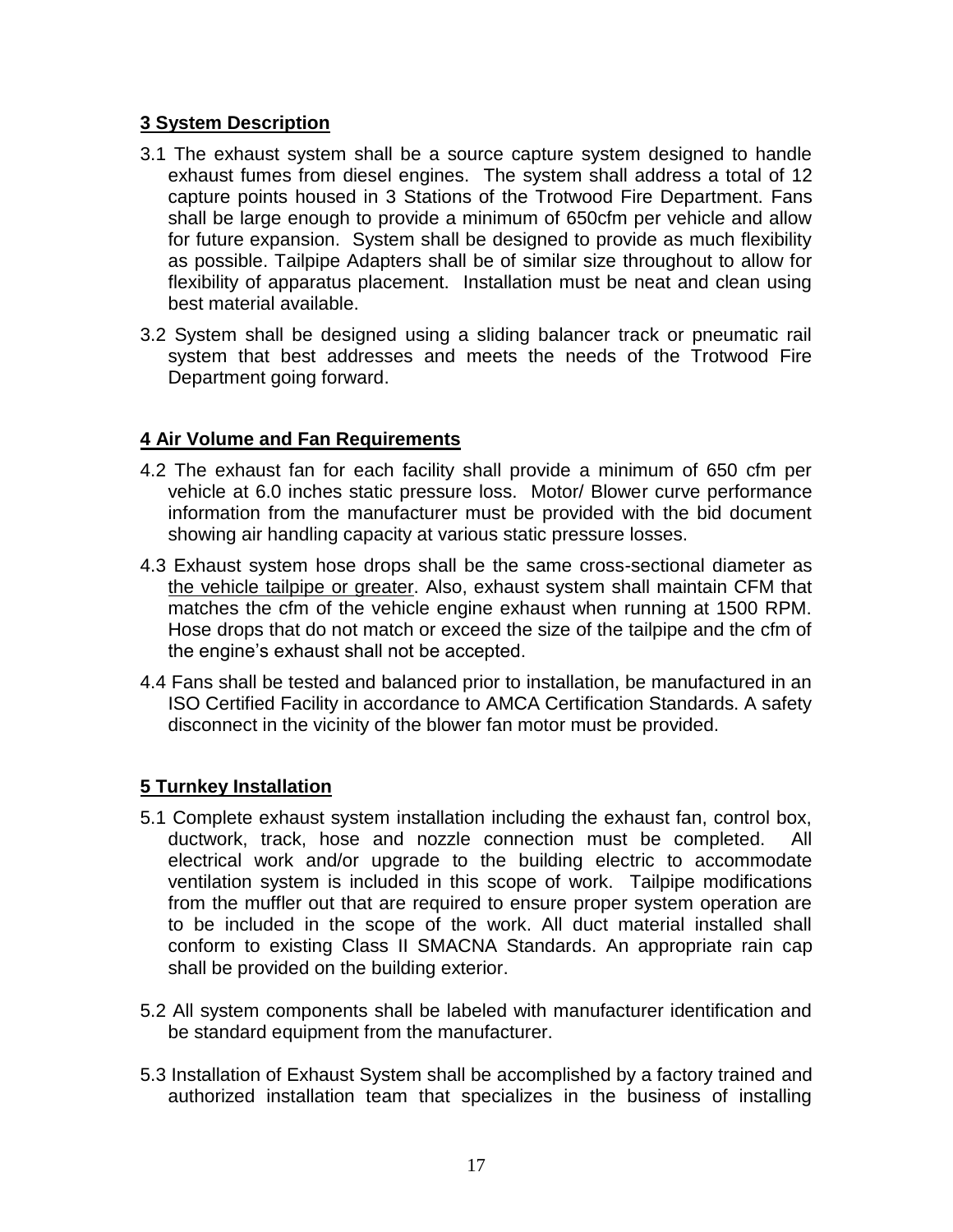emergency response exhaust systems. Name of installation firm must be indicated in the bid document with exhaust removal system experience provided.

## **6 Nozzle Attachment**

6.1 The Exhaust Capture System must provide complete, 100% exhaust removal at the source from vehicle start up to exit of the apparatus from the station. In no event shall the nozzle allow for the potential escaping of diesel exhaust into the bay area. A check valve is required to stop contaminant from escaping into the bay area. It is a requirement of this bid that the system be capable of capturing 100% of exhaust gas and particulate even in the event the fan does not activate. Any nozzle that does not seal completely seal 100% around the tailpipe will not be accepted.

6.2 The exhaust system shall be attached to the vehicle within 3 feet of the door threshold.

- 6.3 The system shall be designed so that attachment to exhaust hose is accomplished by the operator standing erect and with one simple motion to connect system to the vehicle.
- 6.4 Provision shall be provided to allow for easy hose connection.
- 6.5 The nozzle shall allow for the introduction of ambient air to significantly cool the air stream inside the hose and prolong the life of the equipment
- 6.6 All adapters and nozzles shall be of similar size to allow vehicles to freely move from bay to bay.
- 6.7 Tailpipe adapter and nozzle must have inlet that is 5 inches or greater, so exhaust airflow is not impeded. Nozzle to flex hose elbow transition must also be 5 inches or larger to maximize airflow.

6.8 Adapter shall be manufactured of rust resistant material to ensure consistent good connection.

6.9 The system shall not require any mechanism that attaches to the body or frame.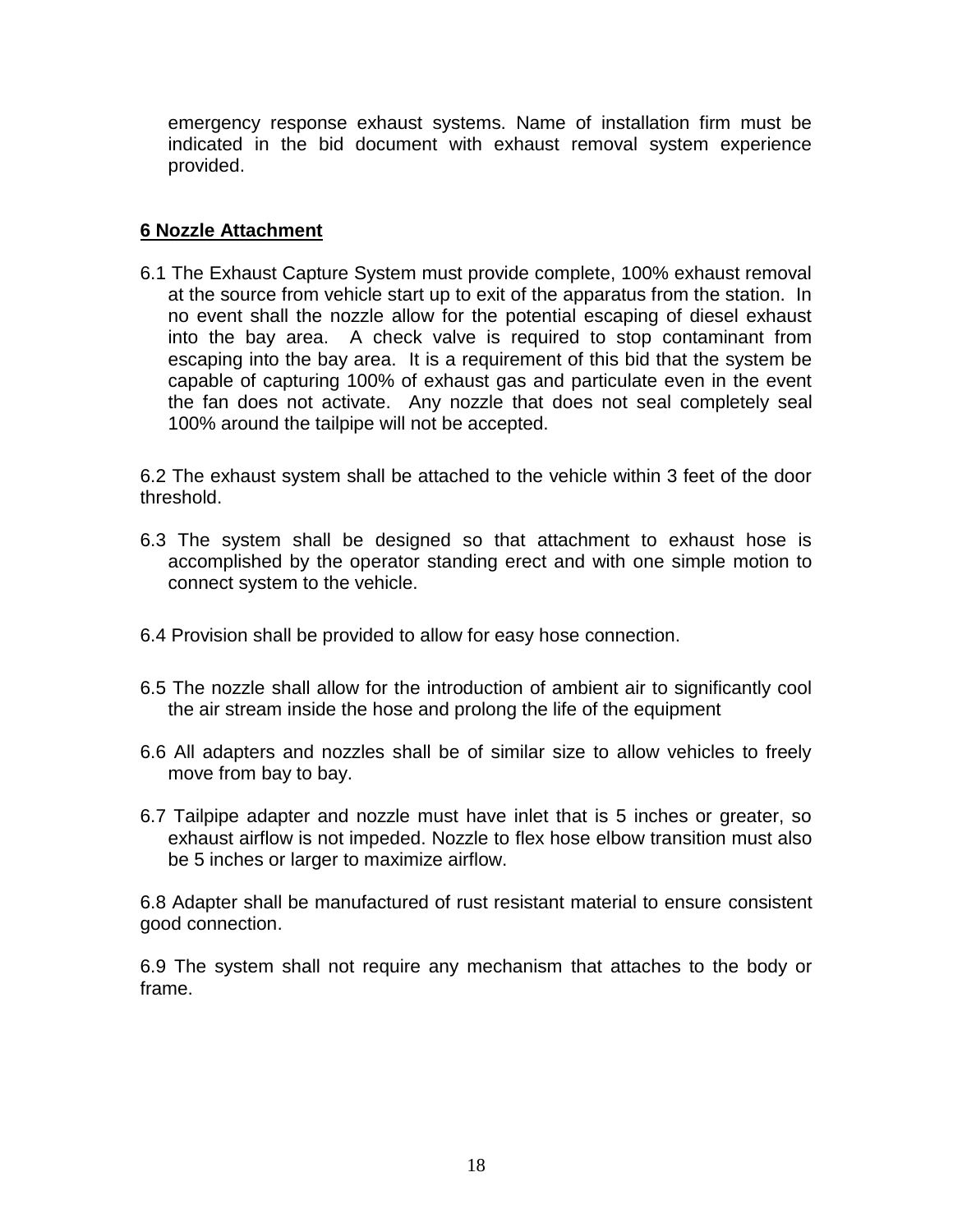# **7 Nozzle Release and Material**

- 7.1 The disconnection of the hose shall not be *speed dependent and* have a mechanism that helps lift the exhaust nozzle off the vehicle tailpipe. The nozzle must separate from the tailpipe at the same point each time regardless of the speed of the vehicle.
- 7.2 Any auto-release system that is speed sensitive requiring the driver to modify the exit speed to control the nozzle release shall not be accepted.

7.3 Release of nozzle from the tailpipe shall not cause undue tugging or stretching of the hose to occur.

# **8.1 Sliding Aluminum Track/ Expandable Hose Track**

- 8.1.1 The exhaust system shall use a lightweight aluminum track support system to convey the exhaust hose from door threshold to vehicle park position.
- 8.1.2 Rail and track system must be supported using adjustable legs allowing for future adjustment and changes to the system.

# **8.2 Suction Rail**

- 8.2.1 The suction rail system shall be comprised of Rail Sections which shall have a minimum length of ten feet (10').
- 8.2.2 The aluminum suction rail shall be constructed from a one-piece continuous extruded aluminum profile.
- 8.2.3 The trolley assembly shall be of external guide rail design. Four wheels must be out of the exhaust airstream and allow the trolley assembly to roll freely along the external guide rails, or if internally mounted have engineering design which assures the ability of the trolley to roll freely and not have performance impacted by the accumulation of diesel exhaust particles or other debris encountered during normal and routine operation.
- 8.2.4 Shock absorber assembly shall be capable of reducing the forward impact of the trolley assembly, without causing damage to either the suction rail or the trolley assembly.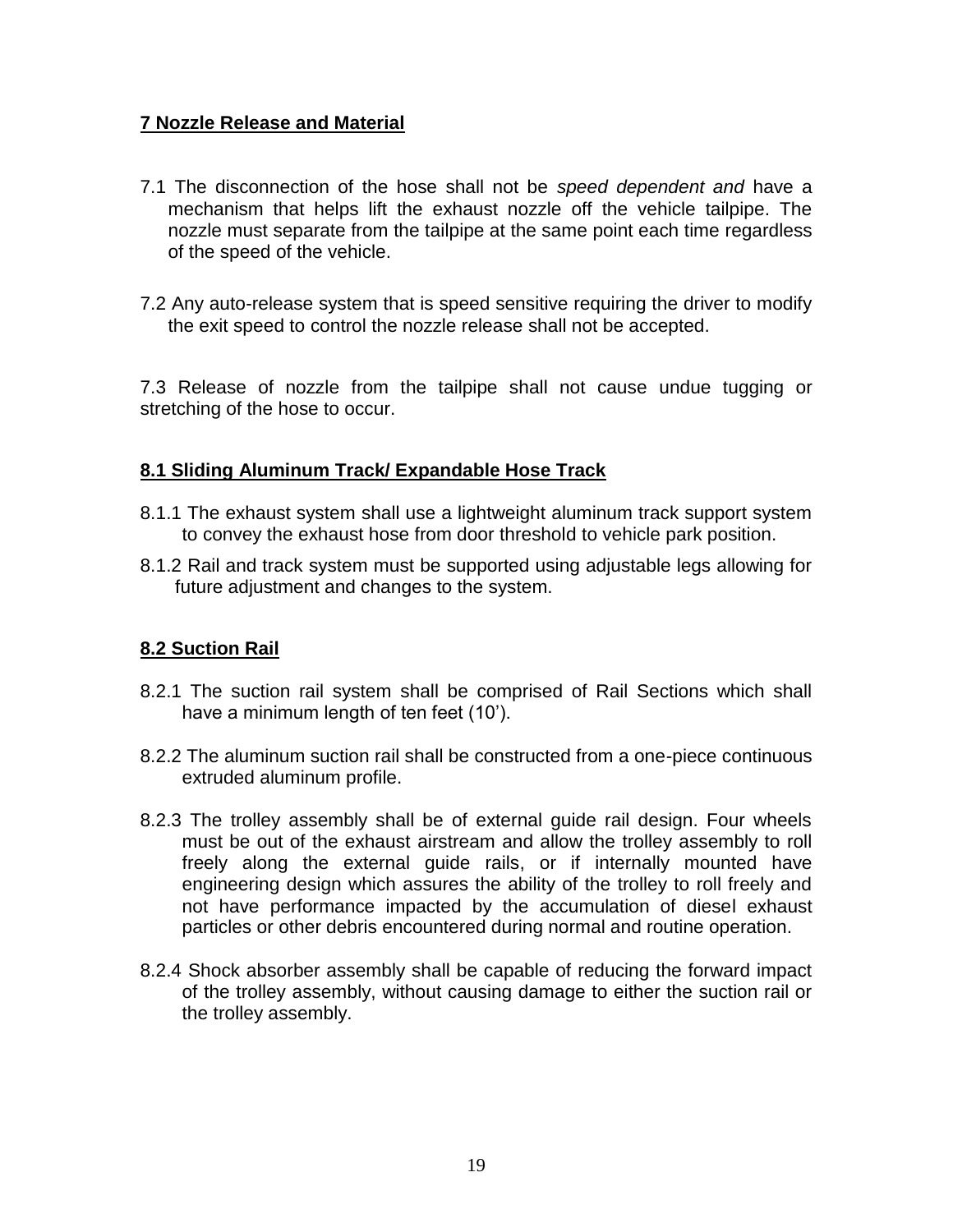## **9 Extraction System Exhaust Hose**

- 9.1 The flexible exhaust hose is manufactured for the sole purpose of venting high temperature exhaust gases which are produced by internal combustion engines.
- 9.2 This construction of hose must be capable of operating at a continuous minimum temperature sufficient to support prolonged vehicle idling with the potential to intermittently support increased exhaust temperatures if engines enter a regeneration cycle. Testing support data indicating the hose rating should be included in the submittal portion of this bid package.
- 9.3 Five-inch diameter flex hoses are preferred to smaller hoses to provide less static pressure loss and more efficient fan performance.
- 9.4 Lower section of hose shall be included with extreme heat tolerance. Lower section hose additionally shall be flame retardant and include provisions maintain shape and integrity.

# **10 Auto-Start Control System**

- 10.2 Shall be designed to sense the output pressure normally generated by any internal combustion engine. When the nozzle is connected to the vehicle's exhaust tailpipe and the vehicle is started by the operator an automatic controller, the increased output pressure shall be detected by a pressure sensor and activate the exhaust fan. A low voltage timer will keep the exhaust fan operating for a period designated by fire department procedures. A manual mode will be provided to allow truck checks to be completed in the bay. As an option, ignition start activation may be also offered for consideration.
- 10.3 Controller Electrical controller must be UL listed/approved and manufactured in accordance with Underwriters Laboratories standard UL-508 enclosed industrial control panels and incorporate a limited energy control circuit. For safety the enclosure must be NEMA4X rated fiberglass construction with a water tight seal.

# **11 System Warranty**

11.1 Complete exhaust system parts warranty shall be for a minimum of 5 years. A warranty certificate describing the warranty to be provided must be included in the bid. Location and name of nearest service outlet should be listed in the bid. Location of parts inventory shall be indicated as well. All equipment must be covered in its entirety by the manufacturer's warranty.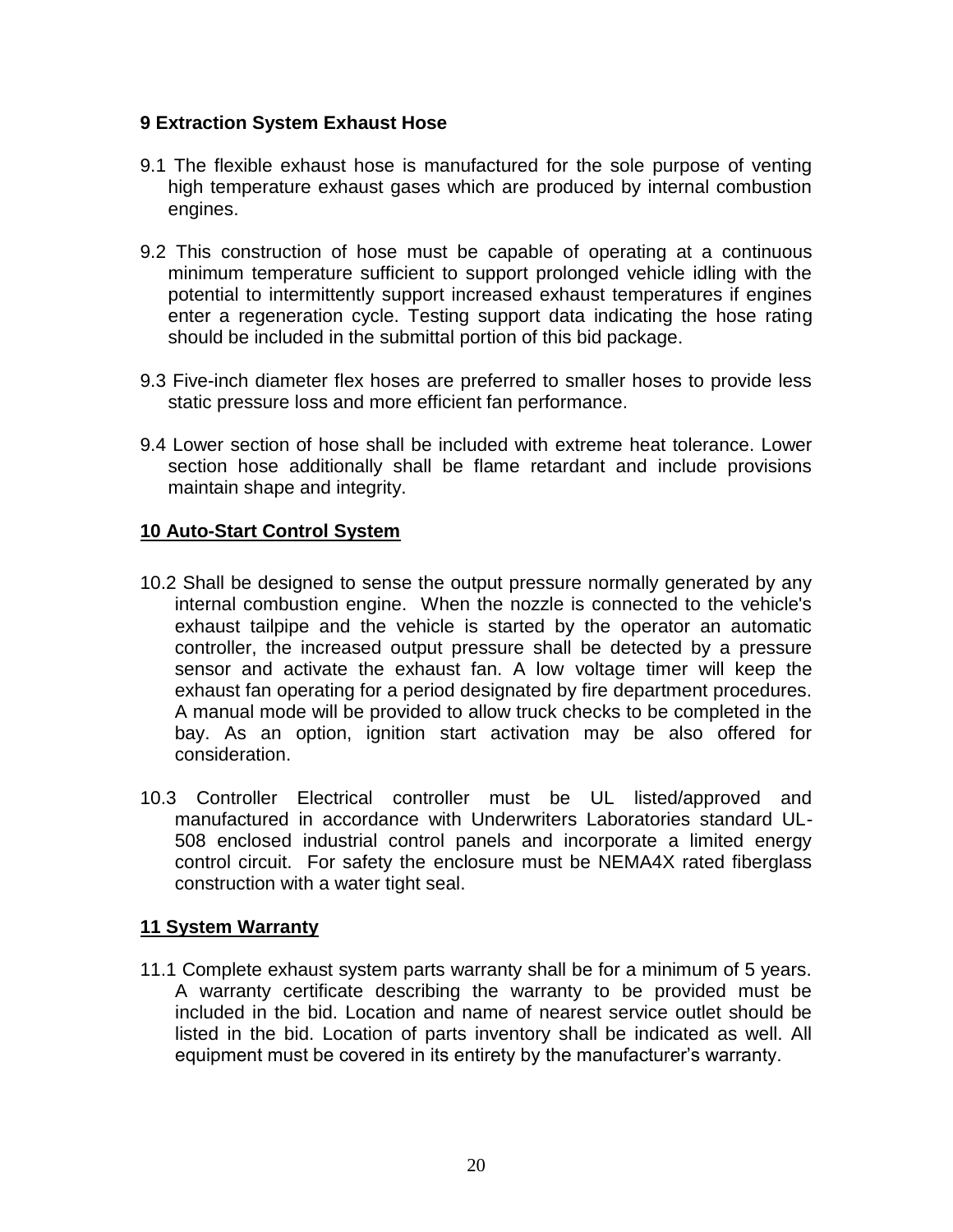# **12 Additional Options for Purchase**

12.1 Manufacturer will provide a list of options available for purchase including, but not limited to additional hose and\or trolley assemblies, extended warranties and preventive maintenance packages as available. These will be provided on pricing sheet below or separate sheet from base bid amount.

**WARRANTY**: The equipmentsuppliedshallbe guaranteedtobenew,ofcurrentdesign,andfreeofall defectsinmaterialand workmanshipforaperiodof at least oneyear, basedonprescribedservice andmaintenance.

### **ADDITIONAL REQUIREMENTS**

*The successful bidder shall work with the Fire Department to insure the equipment purchased, all supporting paperwork, and all documentation meets the requirements of the Assistance to Firefighter's Grant program. The proposal MUST include a statement, signed by the bidder, stating their agreement with this requirement.*

Delivery/Freight Charges to be provided by vendor (see "Standard Terms and Conditions" #16)

### **B. Acceptable Manufactures**

The City of Trotwood reserves the right to refuse any or all proposals presented.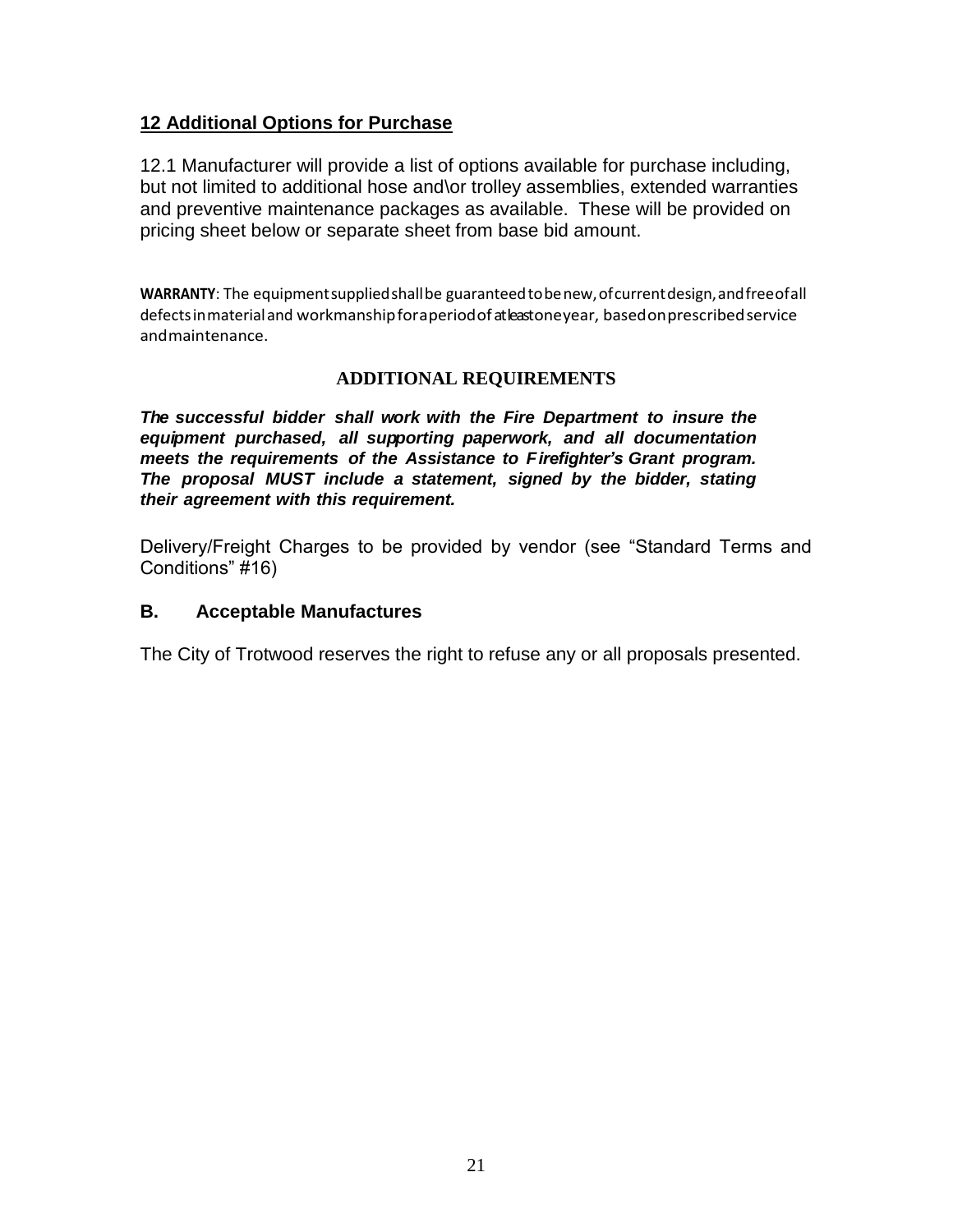### **PRICING**

Please quote and insert below, your lowest net price for the commodities (or services) herein described.

Vendor Name: \_\_\_\_\_\_\_\_\_\_\_\_\_\_\_\_\_\_\_\_\_\_\_\_\_\_\_\_\_\_\_\_\_\_\_\_\_\_

# **QUOTE**

Check here to indicate quotation is attached on prepared company document.

Check here to indicate that available option pricing is attached on company prepared document separate from base bid documentation.

----------OR COMPLETE BELOW----------

| ITEM | <b>DESCRIPTION</b>     |            |                                   | <b>QUOTE</b> |
|------|------------------------|------------|-----------------------------------|--------------|
| 1.   | Vehicle Exhaust System | Station 72 | $(5469$ Little Richmond Rd.) $\$$ |              |
| 2.   | Vehicle Exhaust System | Station 73 | $(4385$ Salem Ave.)               | \$           |
| 3.   | Vehicle Exhaust System |            | Station 74 (14 W. Trotwood Blvd.) | \$           |
|      |                        |            | Total Quote: \$                   |              |

\_\_\_\_\_\_\_\_\_\_\_\_\_\_\_\_\_\_\_\_\_\_\_\_\_\_\_\_\_\_\_\_\_\_\_\_\_\_\_\_\_\_\_\_\_\_\_\_\_\_\_\_\_\_\_\_\_\_\_\_\_\_\_\_ \_\_\_\_\_\_\_\_\_\_\_\_\_\_\_\_\_\_\_\_\_\_\_\_\_\_\_\_\_\_\_\_\_\_\_\_\_\_\_\_\_\_\_\_\_\_\_\_\_\_\_\_\_\_\_\_\_\_\_\_\_\_\_\_ \_\_\_\_\_\_\_\_\_\_\_\_\_\_\_\_\_\_\_\_\_\_\_\_\_\_\_\_\_\_\_\_\_\_\_\_\_\_\_\_\_\_\_\_\_\_\_\_\_\_\_\_\_\_\_\_\_\_\_\_\_\_\_\_ \_\_\_\_\_\_\_\_\_\_\_\_\_\_\_\_\_\_\_\_\_\_\_\_\_\_\_\_\_\_\_\_\_\_\_\_\_\_\_\_\_\_\_\_\_\_\_\_\_\_\_\_\_\_\_\_\_\_\_\_\_\_\_\_ \_\_\_\_\_\_\_\_\_\_\_\_\_\_\_\_\_\_\_\_\_\_\_\_\_\_\_\_\_\_\_\_\_\_\_\_\_\_\_\_\_\_\_\_\_\_\_\_\_\_\_\_\_\_\_\_\_\_\_\_\_\_\_\_ \_\_\_\_\_\_\_\_\_\_\_\_\_\_\_\_\_\_\_\_\_\_\_\_\_\_\_\_\_\_\_\_\_\_\_\_\_\_\_\_\_\_\_\_\_\_\_\_\_\_\_\_\_\_\_\_\_\_\_\_\_\_\_\_ \_\_\_\_\_\_\_\_\_\_\_\_\_\_\_\_\_\_\_\_\_\_\_\_\_\_\_\_\_\_\_\_\_\_\_\_\_\_\_\_\_\_\_\_\_\_\_\_\_\_\_\_\_\_\_\_\_\_\_\_\_\_\_\_

\_\_\_\_\_\_\_\_\_\_\_\_\_\_\_\_\_\_\_\_\_\_\_\_\_\_\_\_\_\_\_\_\_\_\_\_\_\_\_\_\_\_\_\_\_\_\_\_\_\_\_\_\_\_\_\_\_\_\_\_\_\_\_\_

Net Cost of available options (list each option separately):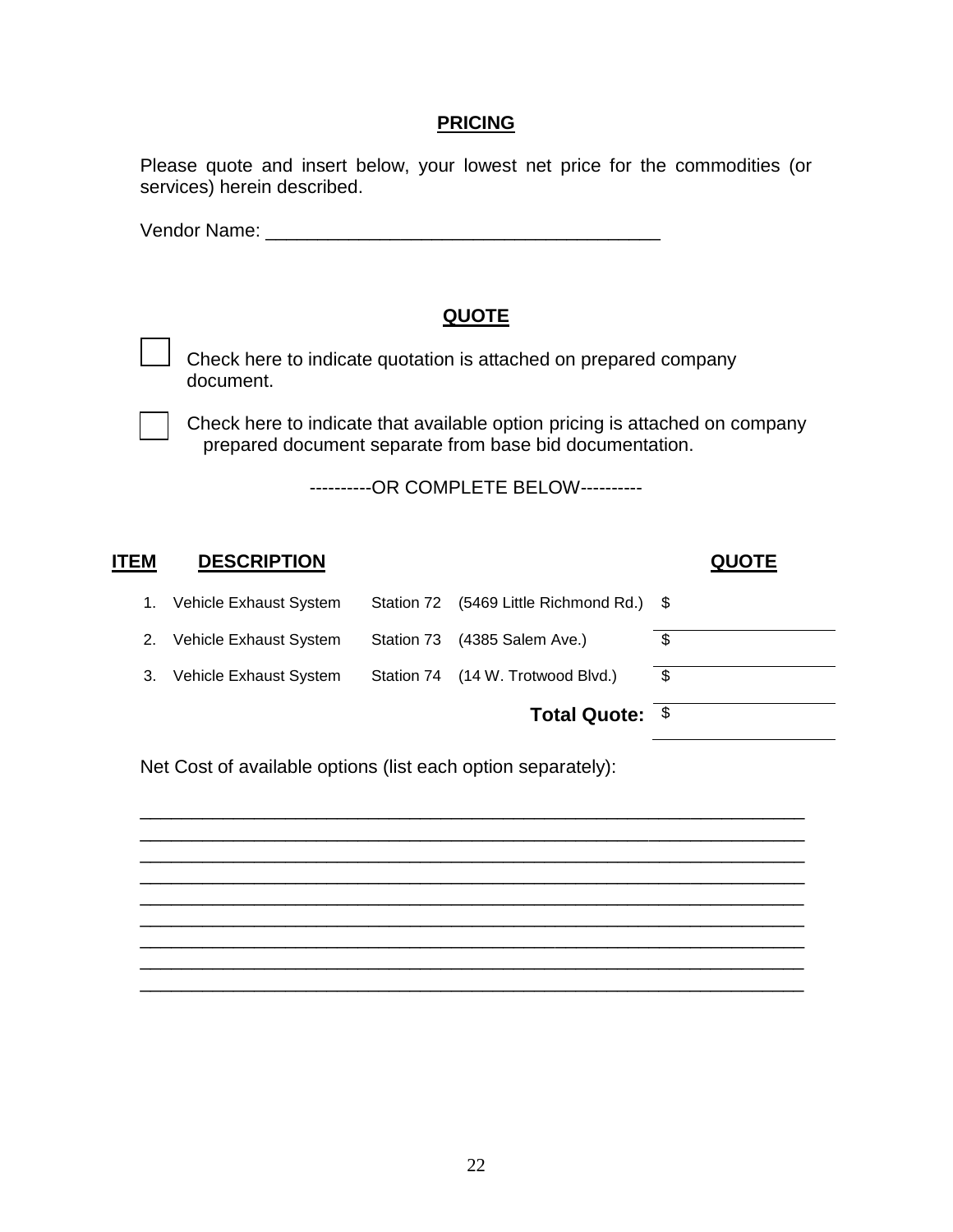Sealed replies to this invitation must be received at the following address on or before the specified bid opening date and time:

### City of Trotwood Fire & Rescue 4 Strader Drive Trotwood, Ohio 45426

Failure to sign as indicated shall render your bid non-responsive and ineligible for award.

Your signature indicates that you have read, understand and hereby agree to be bound by all City of Trotwood terms, conditions, specifications and requirements contained in this invitation.

Date: \_\_\_\_\_\_\_\_\_\_\_\_\_\_\_\_\_\_\_\_

 $\mathsf{B} \mathsf{v}$ :

Authorized signature by Officer/Agent of the Company

\_\_\_\_\_\_\_\_\_\_\_\_\_\_\_\_\_\_\_\_\_\_\_\_\_\_\_\_\_\_\_\_\_\_\_\_\_\_\_\_

\_\_\_\_\_\_\_\_\_\_\_\_\_\_\_\_\_\_\_\_\_\_\_\_\_\_\_\_\_\_\_\_\_\_\_\_\_\_\_\_

\_\_\_\_\_\_\_\_\_\_\_\_\_\_\_\_\_\_\_\_\_\_\_\_\_\_\_\_\_\_\_\_\_\_\_\_\_\_\_\_ Type or print name shown above

Title of Officer/Agent Signing

Name of Company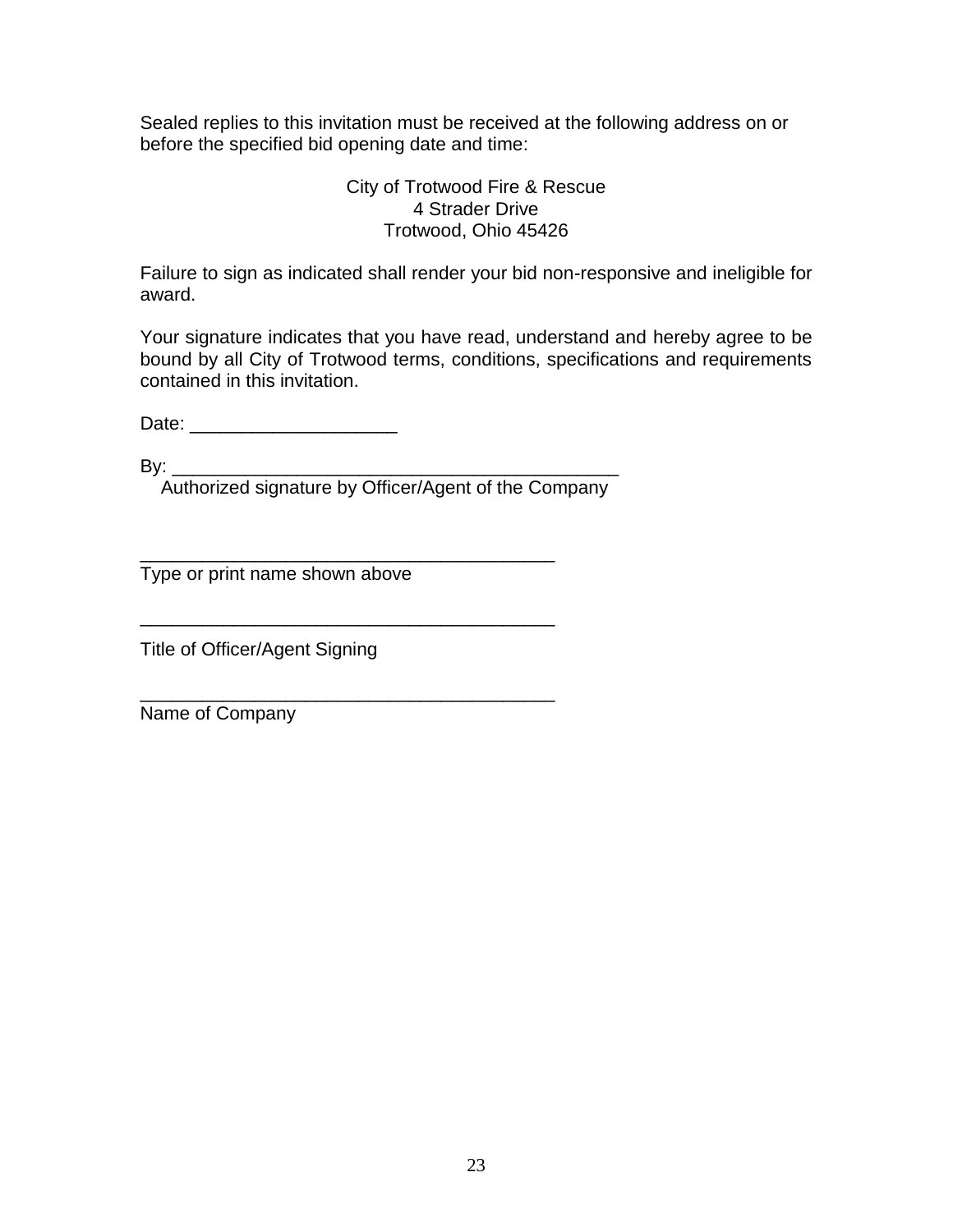## **NON-COLLUSION AFFIDAVIT**

| <b>STATE OF:</b>  |  |
|-------------------|--|
| <b>COUNTY OF:</b> |  |

**EXECUTE:** being first and duly sworn, deposes and says that he/she is \_\_\_\_\_\_\_\_\_\_\_\_\_\_\_\_\_\_\_\_\_(sole owner, partner, president, secretary) of , the party making the foregoing proposal or bid; that such bid is genuine and not collusive or a sham; that said bidder has not colluded, conspired, connived, or agreed, directly or indirectly, with any other bidder or person, to put in a sham bid, or that such other person shall refrain from bidding, and has not in any manner, directly or indirectly, sought by agreement or collusion, or communication or conference, with any person, to fix the bid price of affiant or any other bidder, or to fix any overhead, profit or cost element of said bid price, or of that of any other bidder, or to secure any advantage against any person or persons interested in the proposed contract; and that all statements contained in said proposal or bid are true; and further, that such bidder has not, directly or indirectly, submitted this bid, or the contents thereof, or divulged information or data relative thereto to any association or to any member or agent thereof.

(Signature)

Title: \_\_\_\_\_\_\_\_\_\_\_\_\_\_\_\_\_\_\_\_\_\_\_\_

\_\_\_\_\_\_\_\_\_\_\_\_\_\_\_\_\_\_\_\_\_\_\_\_\_\_\_\_

Sworn to and subscribed before me this \_\_\_\_\_\_\_\_ day of  $, 2022.$ 

l Notary Public My commission expires: \_\_\_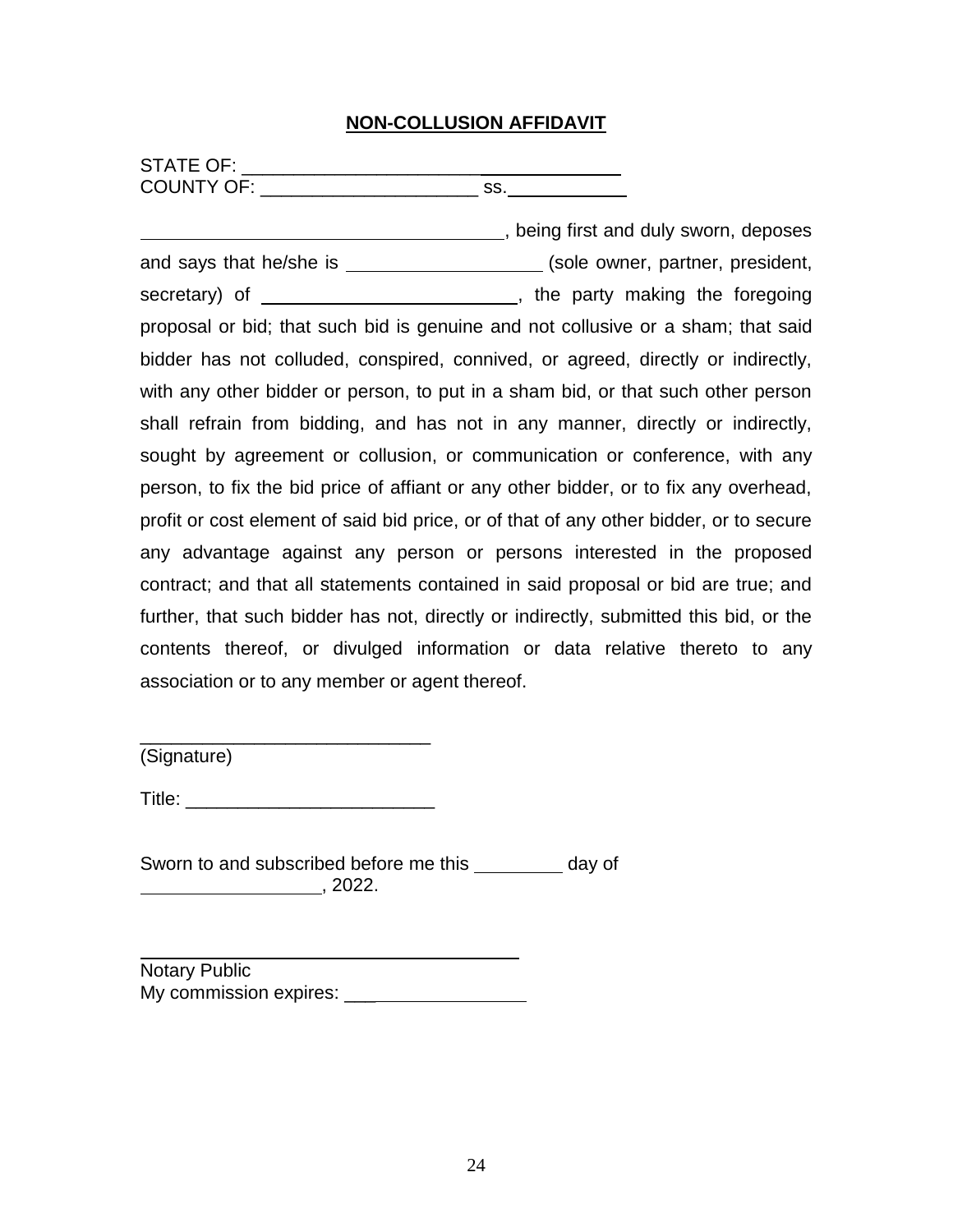### **FORM OF CONTRACT**

THIS AGREEMENT, entered into effective this \_\_ day of \_\_\_\_\_\_\_\_, 2022, by and between the City of Trotwood, Ohio hereinafter called the "City", and \_\_\_\_\_\_\_\_\_\_\_\_\_\_\_\_\_\_\_\_\_\_\_\_\_\_\_\_\_hereinafter called the "Vendor."

WITNESSETH: Vendor has agreed and by this Contract does agree, with the City for the Unit Prices set forth in the Vendor's bid, to furnish all the materials and do all the work of whatever kind necessary to complete, in a good, substantial, and workmanlike manner, ready for use, and in strict accordance with the terms and conditions constituting the Invitation to Bid and subject to said specifications contained therein, to deliver (and install if and as specified) the following items:

# **VEHICLE EXHAUST REMOVAL SYSTEMS**

In strict accordance with all provisions set forth therein, for the Unit Price sum of

\_\_\_\_\_\_\_\_\_\_\_\_\_\_\_\_\_\_\_\_\_\_\_\_\_ \_\_\_\_\_\_\_\_\_\_\_\_\_\_\_\_\_\_\_\_\_\_\_\_\_\_

\_\_\_\_\_\_\_\_\_\_\_\_\_\_\_\_\_\_\_\_\_\_\_\_\_Dollars (\$\_\_\_\_\_\_\_\_).

The City of Trotwood

Name of Vendor

Richard A. Haacke, Fire Chief Signature

Date: \_\_\_\_\_\_\_\_\_\_\_\_\_\_\_\_\_\_\_\_ Title

Date:  $\Box$ 

\_\_\_\_\_\_\_\_\_\_\_\_\_\_\_\_\_\_\_\_\_\_\_\_\_\_

Approved as to form:

\_\_\_\_\_\_\_\_\_\_\_\_\_\_\_\_\_\_\_\_\_\_\_\_\_\_ Law Director